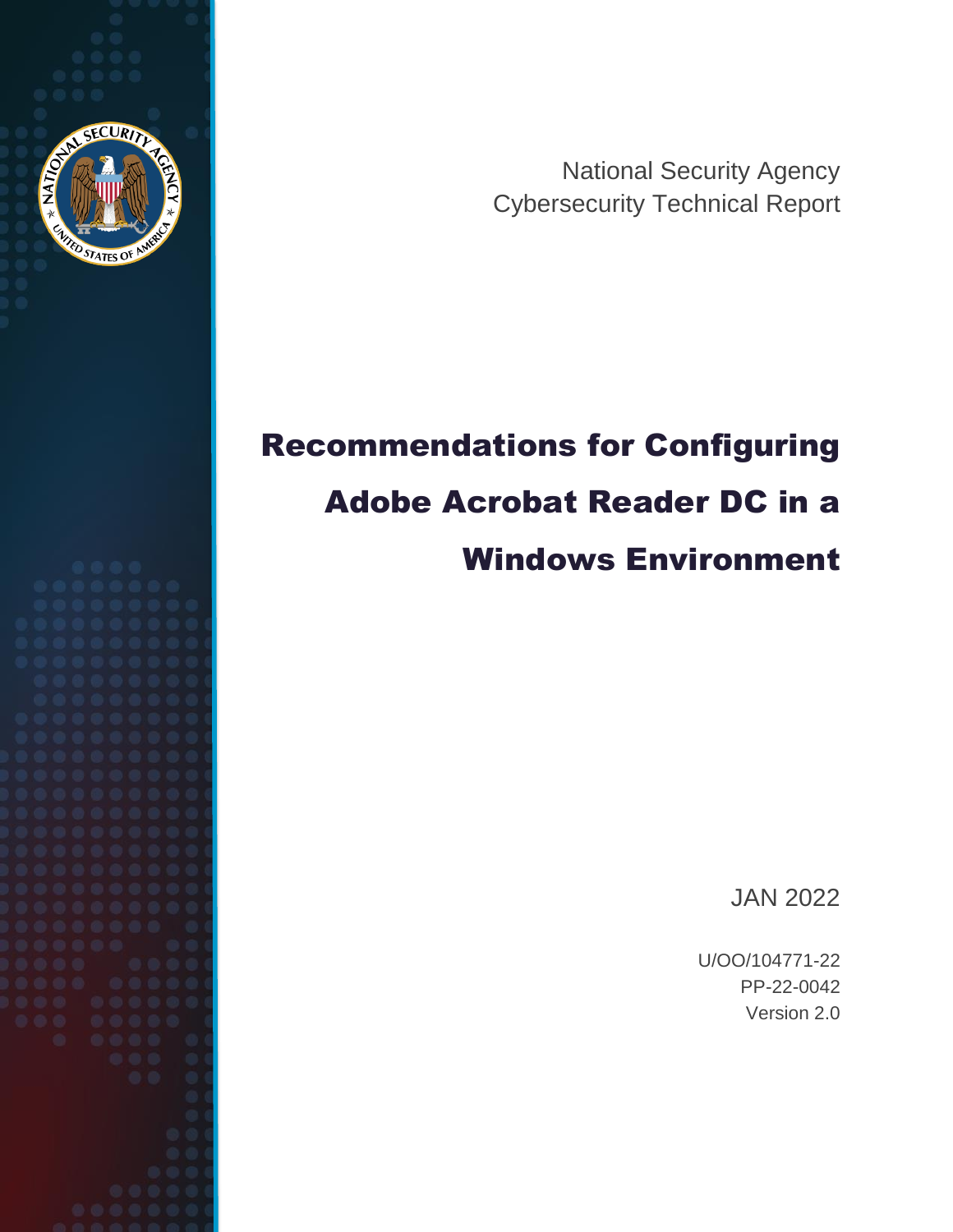

### **Notices and history**

#### *Document change history*

| <b>Date</b>     | Version         | <b>Description</b>     |
|-----------------|-----------------|------------------------|
| December 2015   | ں .             | Initial Release        |
| 2022<br>January | $\Omega$<br>Z.U | <b>Revised Version</b> |

#### *Disclaimer of warranties and endorsement*

The information and opinions contained in this document are provided "as is" and without any warranties or guarantees. Reference herein to any specific commercial products, process, or service by trade name, trademark, manufacturer, or otherwise, does not necessarily constitute or imply its endorsement, recommendation, or favoring by the United States Government, and this guidance shall not be used for advertising or product endorsement purposes.

#### *Trademark recognition*

Adobe Acrobat, Reader, and Adobe PDF are registered trademarks of Adobe Systems Incorporated. • Microsoft, Windows, Outlook, Office, and SharePoint are registered trademarks of Microsoft Corporation.

### **Publication information**

#### *Author(s)*

National Security Agency Cybersecurity Directorate Endpoint Security

#### *Contact information*

Client Requirements / General Cybersecurity Inquiries: Cybersecurity Requirements Center, 410-854-4200, [Cybersecurity\\_Requests@nsa.gov](mailto:Cybersecurity_Requests@nsa.gov)

Media inquiries / Press Desk: Media Relations, 443-634-0721, [MediaRelations@nsa.gov](mailto:MediaRelations@nsa.gov)

Defense Industrial Base Inquiries / Cybersecurity Services: DIB Cybersecurity Program, **DIB\_Defense@cyber.nsa.gov** 

#### *Purpose*

This document was developed in furtherance of NSA's cybersecurity missions. This includes its responsibilities to identify and disseminate threats to National Security Systems, Department of Defense information systems, and the Defense Industrial Base, and to develop and issue cybersecurity specifications and mitigations. This information may be shared broadly to reach all appropriate stakeholders.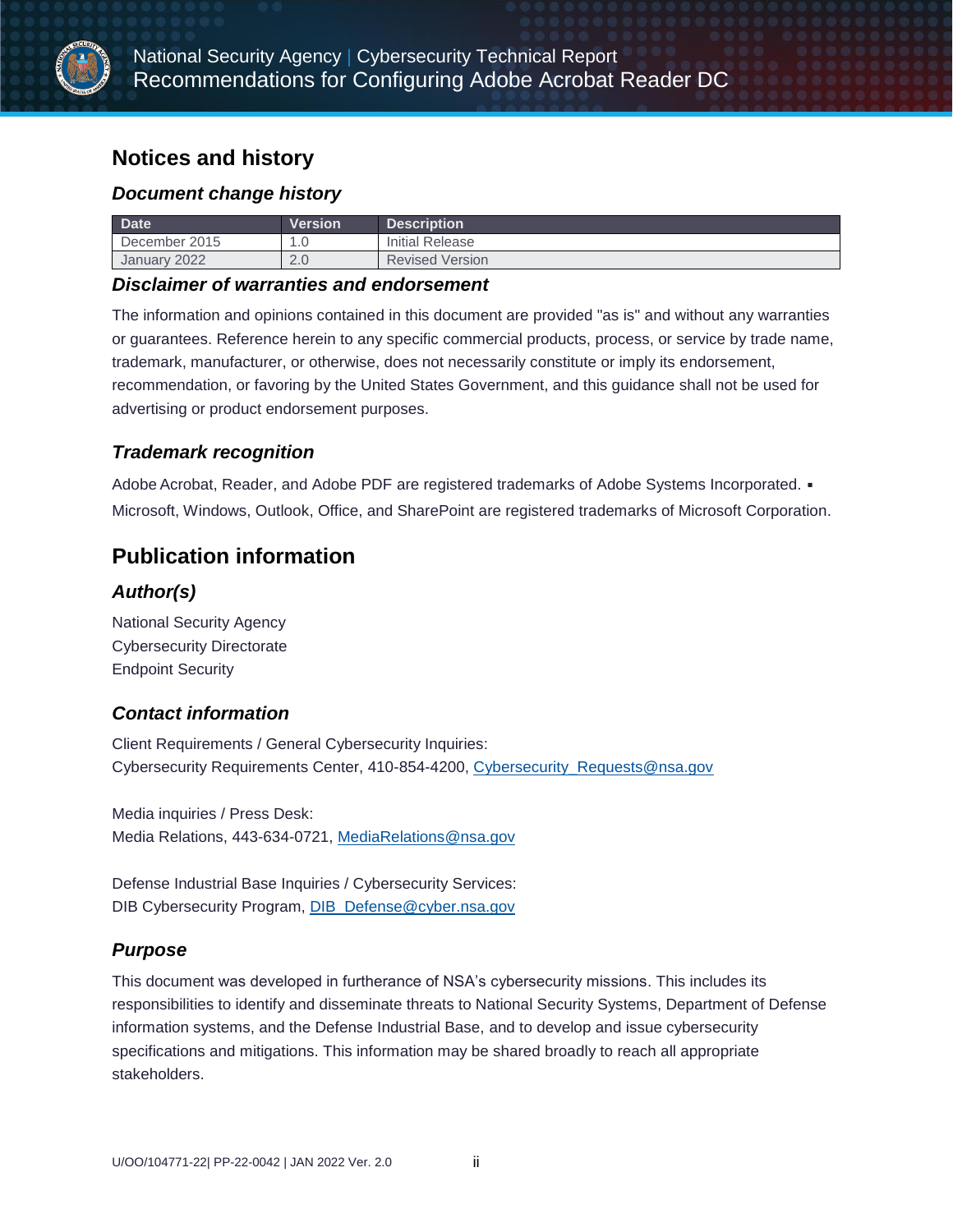

### <span id="page-2-0"></span>**Executive summary**

Malicious cyber actors have a long and well-documented history of targeting users (including Department of Defense and National Security Systems) using malicious Portable Document Files (PDFs). However, modern security features for sandboxing and access control can help constrain what malicious PDFs can do, and can be rolled out en masse, limiting this common access vector at scale.

This configuration guide provides recommendations on configuring Adobe Acrobat® Reader® DC in a Windows® environment. Administrators operating in a typical environment where Acrobat Reader is used solely for viewing PDF documents may use the [Appendix: Configuring Settings for Adobe's Acrobat Reader DC](#page-18-0) as a quick guide to configure the Adobe Customization Wizard with the recommendations suited to their environment.

The recommendations flagged in the Appendix as "always" are sufficient for most environments and are suitable for security compliance checklists. In some situations, however, users may utilize features of Adobe's Acrobat Reader requiring scripting or data sharing. In these cases, administrators should carefully review this configuration guide to select configuration options that will have minimal impact on usability while providing the most protection.

All administrators should understand the implications of the new cloud features and review [Section 3.4: Document Cloud interaction](#page-14-0) for guidelines on configuring them or disabling them as required for the environment.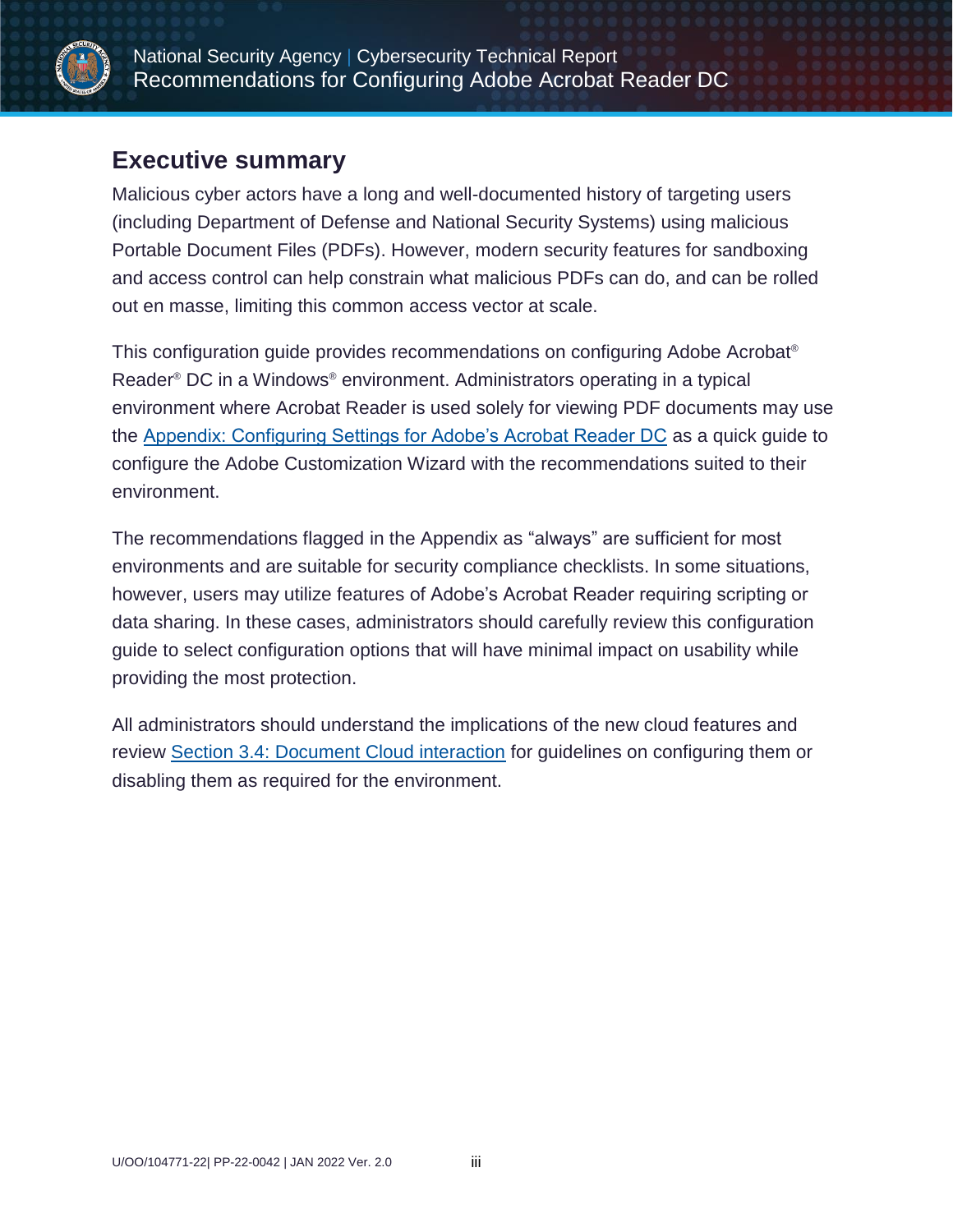

### **Contents**

| 1.     |  |
|--------|--|
| 2.     |  |
|        |  |
| 2.1.1. |  |
| 2.1.2. |  |
| 2.1.3. |  |
| 2.2.   |  |
| 2.3.   |  |
| 2.4.   |  |
|        |  |
| 3.1.   |  |
| 3.2.   |  |
| 3.3.   |  |
| 3.4.   |  |
| 3.5.   |  |
| 4.     |  |
| 5.     |  |
| 6.     |  |
|        |  |
|        |  |

#### **Figures**

#### **Tables**

| Table I: Configuring enhanced security, Protected Mode, Protected View, and AppContainer  5 |  |
|---------------------------------------------------------------------------------------------|--|
|                                                                                             |  |
|                                                                                             |  |
|                                                                                             |  |
|                                                                                             |  |
|                                                                                             |  |
|                                                                                             |  |
|                                                                                             |  |
|                                                                                             |  |
|                                                                                             |  |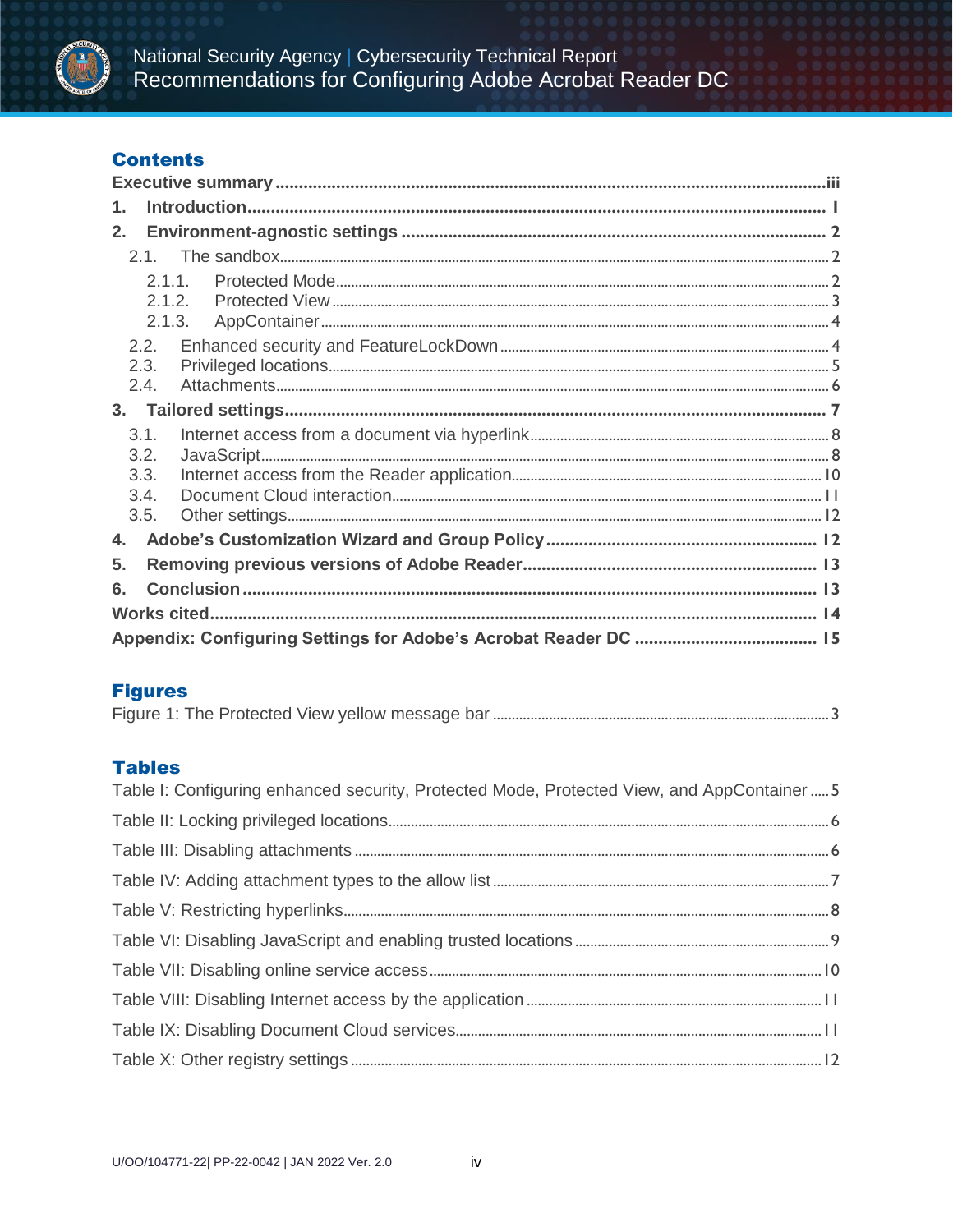

National Security Agency | Cybersecurity Technical Report Recommendations for Configuring Adobe Acrobat Reader DC

### <span id="page-4-0"></span>**1. Introduction**

The greatest threat to users of Adobe's Acrobat Reader is opening a PDF file that contains malicious executable content (hereafter referred to as "malicious documents"). The risk of a user receiving such a document through email or web surfing is high. Phishing attacks frequently include malicious PDF attachments or links to download malicious PDFs.



Adobe's Acrobat Reader DC (herein "Reader") can run in a sandboxed process to help protect the user from malicious documents. Acrobat Reader DC is the latest version and replaces Acrobat Reader XI. The "DC" in the title stands for "Document Cloud," which refers to the cloud-based features introduced in Acrobat Reader DC. This configuration

guide presents NSA-recommended configuration settings for Reader that allow system administrators to minimize the risk of executable content and other malicious activity in a Windows environment.

Reader settings fall into two broad types: those that should be used in all environments and those for environments with unique security requirements.

Section 2 describes the settings applicable to all

environments, such as settings for sandboxing features like Protected Mode, Protected View, and AppContainer.

Section 3 describes settings that should be tailored to the specific security needs of the environment.

Section 4 includes information for using Adobe's Customization Wizard to configure the necessary settings for uniform distribution of the software throughout an enterprise or on a standalone system.

Section 5 includes information about patching and upgrading. When upgrading Reader, previous versions need to be removed.

**Administrators can configure Reader to minimize the risk of malicious activity.**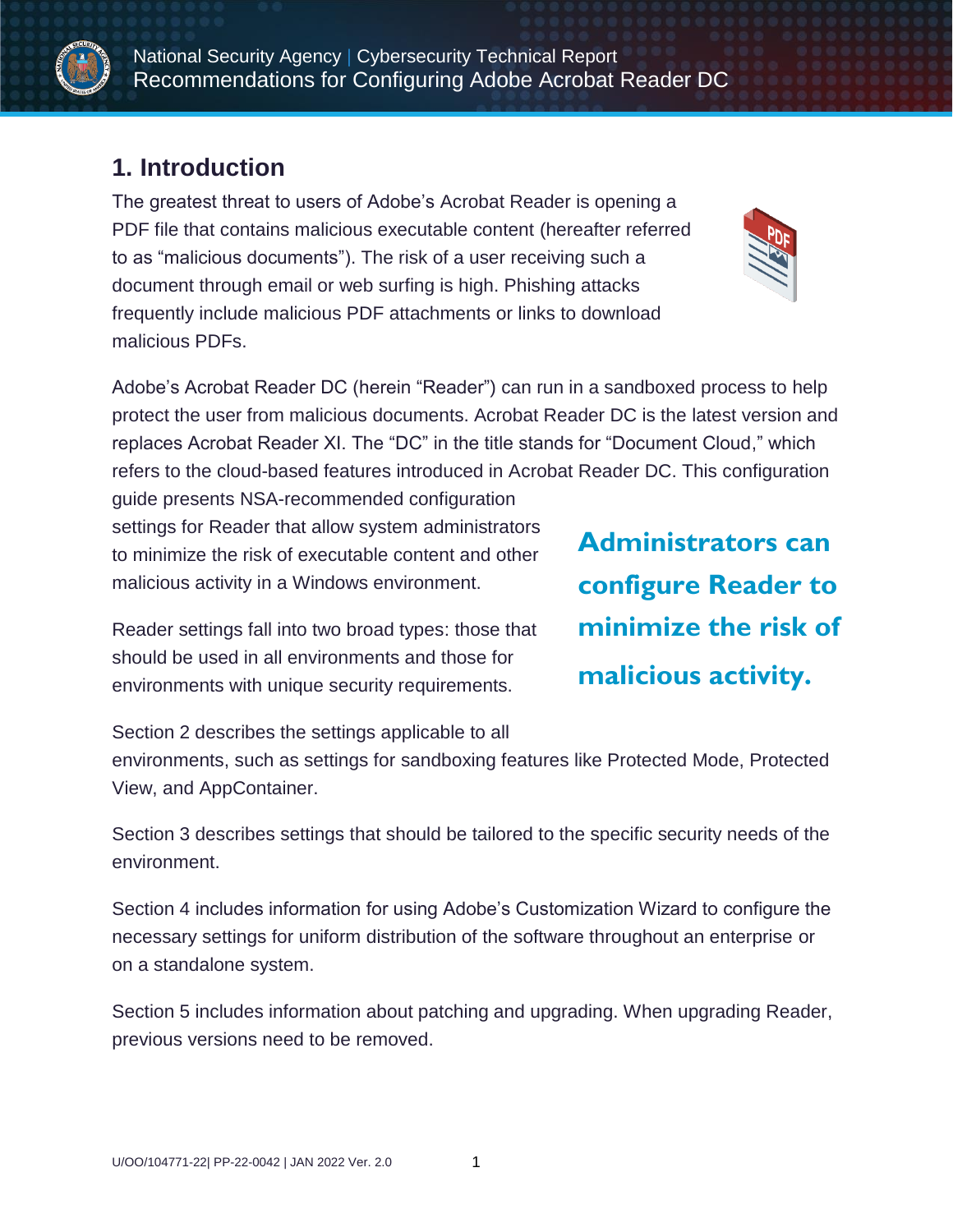

The [Appendix: Configuring Settings for Adobe's Acrobat Reader DC](#page-18-0) lists all of the Reader security-related settings with recommendations for the environments that should configure those settings. Reader's digital signature capabilities, digital rights management, and other related security settings are beyond the scope of this configuration guide.

Simply configuring Acrobat's security settings is **not** enough to completely secure a system. As with all commercial products, the system administrator must also configure a secure operating environment and stay current with all security-related patches and updates to that environment.

### <span id="page-5-0"></span>**2. Environment-agnostic settings**

The following settings are applicable to all environments. Adjustments to these settings should have minimal impact to workflow and productivity yet provide some protections against malicious executable content.

### <span id="page-5-1"></span>*2.1. The sandbox*

Beginning with version X, Acrobat Reader includes sandboxing technology to constrain the access that JavaScript and other executable content has to a system's resources. Reader currently includes three sandboxing capabilities: *Protected Mode*, *Protected View*, and *AppContainer*.



### <span id="page-5-2"></span>**2.1.1. Protected Mode**

Protected Mode was specifically developed for Windows environments and, when enabled, Reader opens the PDF document with the executable content (e.g., JavaScript) enabled, but within a sandbox that restricts the document's execution and access through operating system security controls. For example, a process inside the sandbox cannot access processes outside the sandbox without going through a trusted broker process. The sandbox restricts access to system resources, such as the file system and the registry. The execution appears seamless to the user who can still take advantage of the functionality of the executable content as long as the executable content behaves within certain limits.

Prior to the existence of the Protected Mode sandbox, the typical security practice was to disable all JavaScript to prevent execution of malicious scripts. Protected Mode differs from disabling JavaScript because the document is opened in a sandboxed state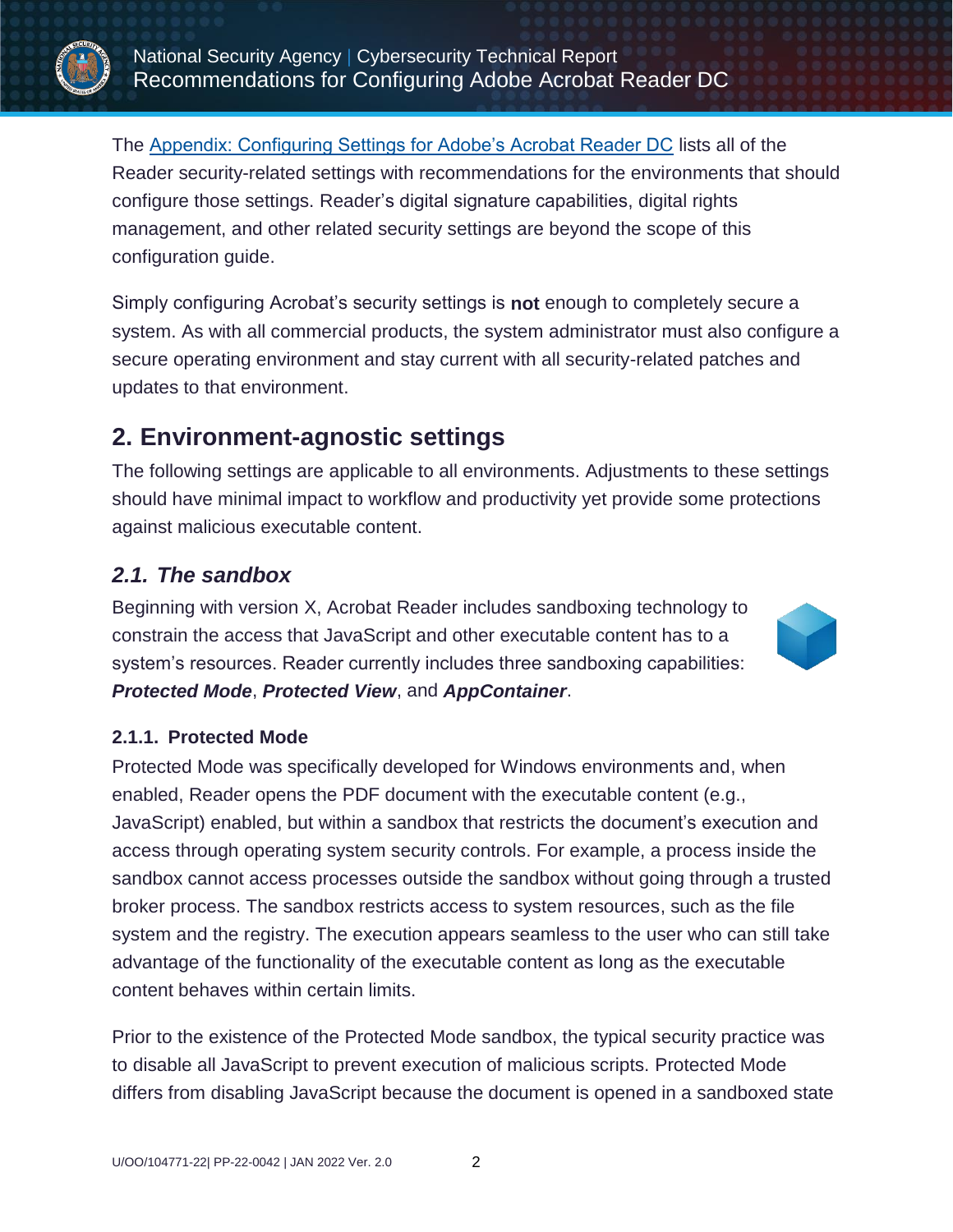

instead. The constrained execution environment limits all actions, not just those within scripts, and can deny most malicious activity.

#### <span id="page-6-0"></span>**2.1.2. Protected View**

Protected View, available since Adobe Reader XI, is a more restrictive sandbox than Protected Mode and it is only available when Protected Mode is enabled. When Protected View is enabled, Acrobat opens the PDF document in the Protected Mode sandbox, but with executable content and scripts disabled. The user can still view the document and will see a yellow message bar across the top with a warning that some features of the document have been disabled, as shown here:



*Figure 1: The Protected View yellow message bar<sup>1</sup>*

<span id="page-6-1"></span>The user has the option to enable those features after deciding whether to trust the document and whether those features are necessary. Even if the user decides to trust the document, the PDF will still be opened in the Protected Mode sandbox.

Protected View is essential to prevent users from inadvertently opening and executing malicious active content. Allowing the user to view the document prior to enabling active content can prevent many phishing and other attacks. Once the user views the

 $\overline{a}$ 

<sup>&</sup>lt;sup>1</sup> Adobe product screenshot(s) reprinted with permission from Adobe.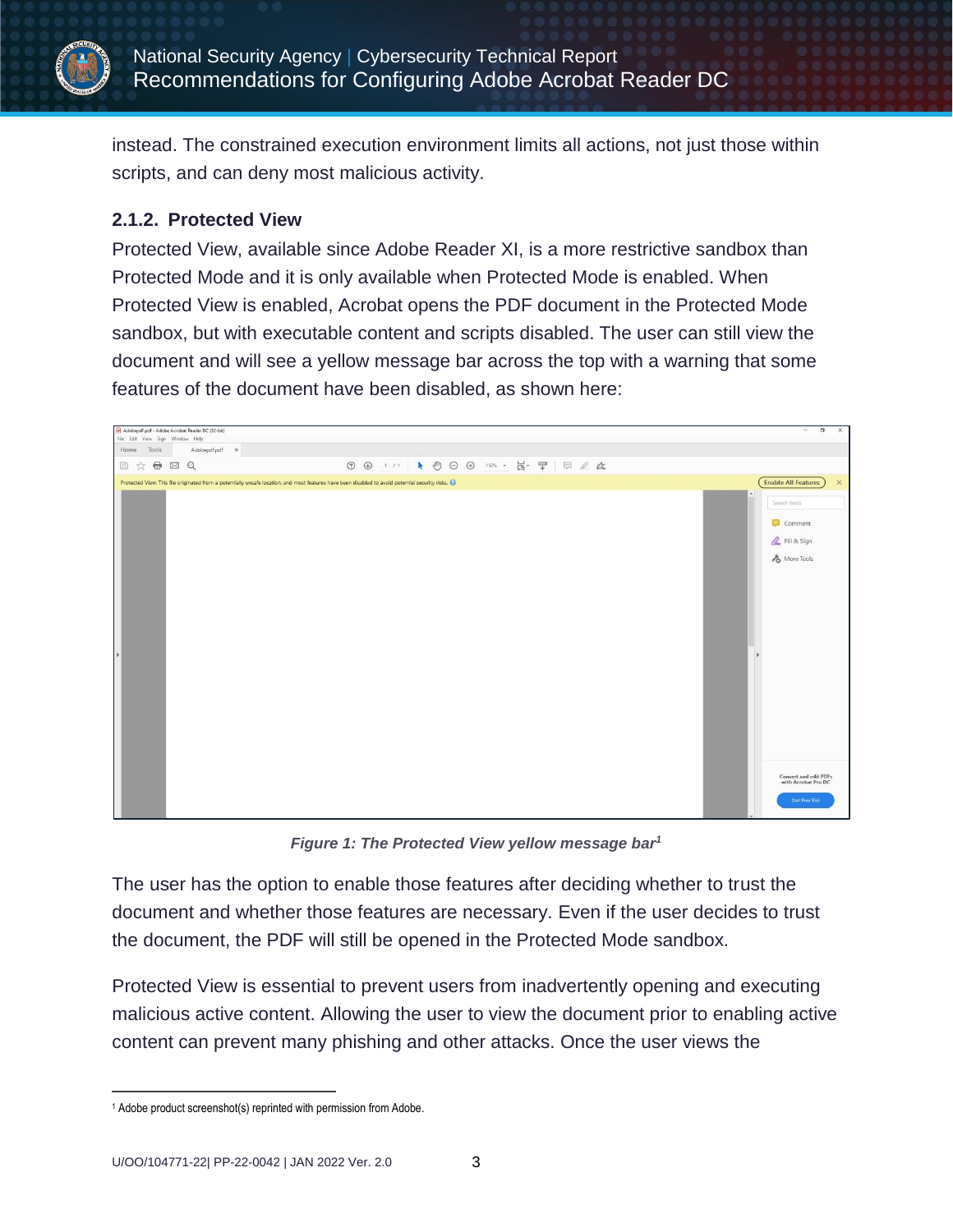

document and enables the content, Reader adds the document as a privileged location (see next section) for that user and bypasses protected view on subsequent openings of that document. Note that disabling "*TrustedFolders*" will prevent users from trusting documents, which would prevent them from using the "Enable All Features" button in protected view (see [section 2.3: Privileged Locations](#page-8-0) for more information.

### <span id="page-7-0"></span>**2.1.3. AppContainer**

AppContainer is an application-level sandbox provided by Microsoft® Windows® and, like Protected Mode and Protected View, it blocks application processes from reading and writing to files outside of its boundaries. AppContainer is supported on all distributions and requires that Protected Mode be enabled.

### <span id="page-7-1"></span>*2.2. Enhanced security and FeatureLockDown*

The enhanced security setting enforces some essential security elements that help to protect users. According to Adobe's documentation, enhanced security "hardens" applications against risky actions by doing the following for any document not specifically trusted [1]:



- Prevents access across DNS domains: externally requested content must adhere to a "same-origin" policy. Without a server-based cross-domain policy file, that content is blocked.
- Prohibits script and data injection via a Fast Data Finder (FDF), XML Forms Data Format (XFDF), and XML Data Package (XDP) when not returned as the result of a POST from the PDF. These data formats are commonly used when submitting forms.
- Blocks stream access to XObjects that can include external content like images and fonts.
- Stops silent printing to a file or hardware printer.

Under the HKEY\_LOCAL\_MACHINE (HKLM) hive, Reader includes a registry key called *FeatureLockDown*, which allows administrators to configure certain security settings. Values under *FeatureLockDown* do not necessarily disable functionality. The purpose of *FeatureLockDown* is to roll out security settings at scale and prevent users from changing settings through the Reader GUI. Some of the same settings are also under HKEY\_CURRENT\_USER (HKCU), but configuring those under HKCU alone is not recommended because HKCU is writeable by the user.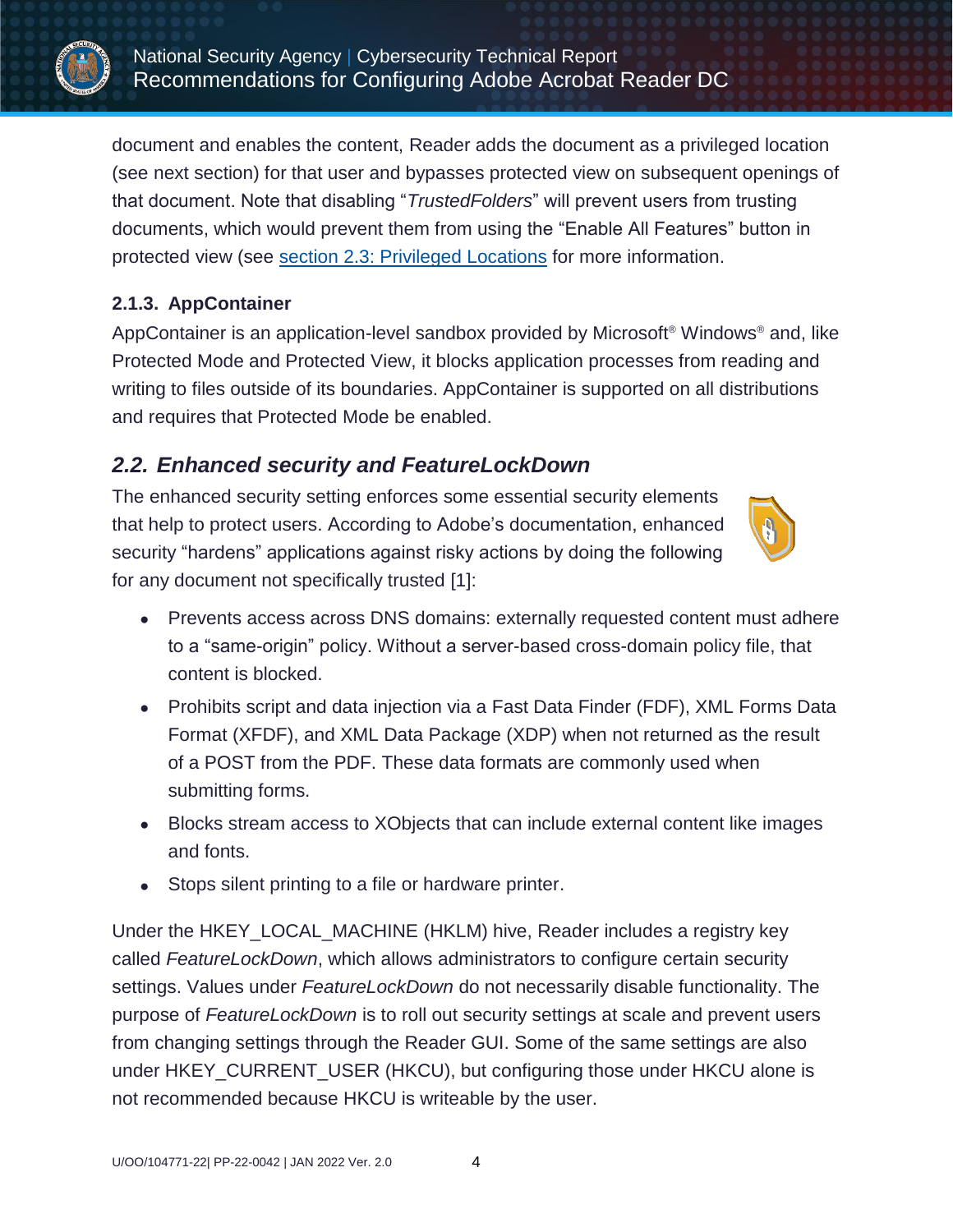

Enhanced security and Protected Mode are turned on by default in Reader, but they are not locked, meaning a user can disable them through the GUI. Protected View and AppContainer are not turned on by default and require Protected Mode to be enabled. All four should be enabled and locked down to prevent the end-user from disabling them. This should have minimal impact to productivity and workflow, and if necessary, the administrator can set privileged locations for exceptions (see [section 2.3: Privileged](#page-8-0)  [Locations\)](#page-8-0).

| HKLM\Software\Policies\Adobe\Acrobat Reader\DC\FeatureLockDown |                  |          |  |  |
|----------------------------------------------------------------|------------------|----------|--|--|
| bEnhancedSecurityStandalone                                    | <b>REG DWORD</b> | Set to I |  |  |
| bEnhancedSecurityInBrowser                                     | <b>REG DWORD</b> | Set to I |  |  |
| bProtectedMode                                                 | <b>REG DWORD</b> | Set to I |  |  |
| iProtectedView                                                 | <b>REG DWORD</b> | Set to 2 |  |  |
| bEnableProtectedModeAppContainer                               | <b>REG DWORD</b> | Set to I |  |  |

<span id="page-8-1"></span>*Table I: Configuring enhanced security, Protected Mode, Protected View, and AppContainer*

**HKCU\Software\Adobe\Acrobat Reader\DC\TrustManager** bEnableAlwaysOutlookAttachmentProtectedView REG\_DWORD | Set to 0

The setting *bEnableAlwaysOutlookAttachmentProtectedView* from Table II: Configuring enhanced security, Protected Mode, Protected View, and AppContainer only takes effect for attachments received from Microsoft Outlook® in Office® 2010 and later. Previous versions of Outlook do not append origin information to attachments.

### <span id="page-8-0"></span>*2.3. Privileged locations*

Privileged locations allow the user to selectively trust files, folders, and sites to bypass some security restrictions such as enhanced security and Protected View. By default, the user can create privileged locations through the GUI using the Preferences dialog (*Edit → Preferences → Security (Enhanced)*). Alternately, a file is automatically added to the privileged files when the user clicks the "Enable All Features" button in the warning banner while in Protected View in that file. The administrator can disable the user's ability to create privileged sites through the Preferences dialog by using the settings in [Table IV:](#page-9-1) Locking privileged locations.

Disabling the GUI options to create privileged hosts and enabling Protected Mode, Protected View, AppContainer, and enhanced security as described in Table III: Configuring enhanced security, Protected Mode, Protected View, and AppContainer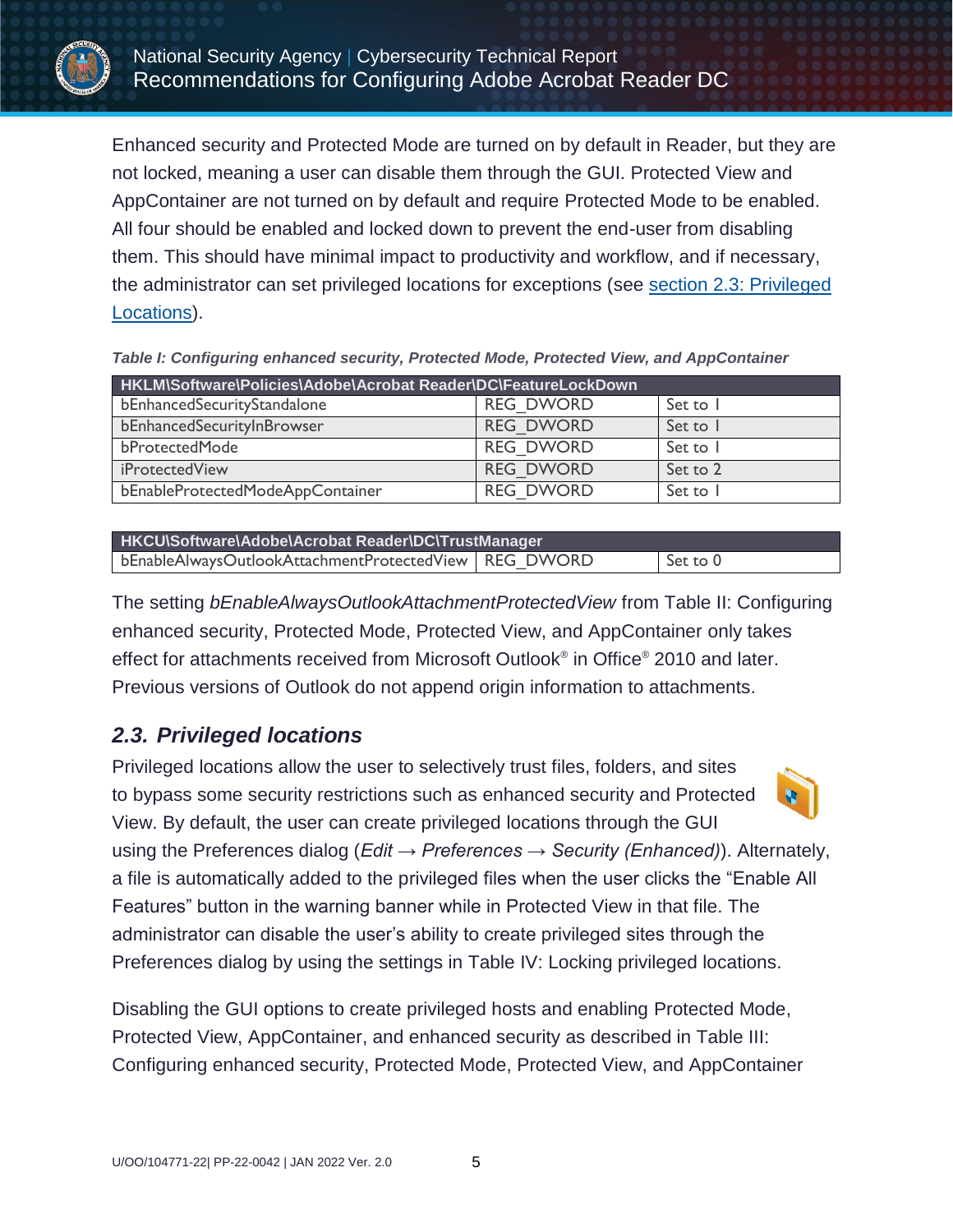

above will result in the user needing to first view all documents with active content disabled and to take explicit action to enable active content.

#### <span id="page-9-1"></span>*Table IV: Locking privileged locations*

| HKLM\Software\Policies\Adobe\Acrobat Reader\DC\FeatureLockDown |                  |          |  |
|----------------------------------------------------------------|------------------|----------|--|
| bDisableTrustedSites                                           | <b>REG DWORD</b> | Set to I |  |

Administrators can prevent a user from trusting files and folders with the *bDisableTrustedFolders* registry key (see [Table IV\)](#page-9-1). However, in doing so, they will prevent users from transitioning out of Protected View, which will prevent embedded scripts from executing, reducing PDF usability.

The settings in Table V: Locking privileged locations prevent the user from directly adding sites as privileged locations through the GUI. This will have a minimal impact on workflow since the user can still enable active content after opening a file (through the yellow message bar), and Reader will create a privileged location for only that file. If workflow is impacted, the administrator can create privileged sites as needed for the user (refer to the Acrobat Application Security Guide [1]). The administrator can also add trusted sites in Internet Explorer or Edge as privileged locations, or can allow the user to add trusted sites to preemptively trust documents. To do this for either browser follow these steps: (Open *Control Panel* → *Internet Options* → *Security* → *Trusted Sites*  $\rightarrow$  *Sites*  $\rightarrow$  <site to add>)

### <span id="page-9-0"></span>*2.4. Attachments*

In addition to malicious scripts, PDF documents can have attachments, which may also contain malicious content and present a security risk. The administrator can disable the user's ability to access attachments with the setting in Table VI: Disabling attachmentsTable.

#### <span id="page-9-2"></span>*Table VII: Disabling attachments*

| HKLM\Software\Policies\Adobe\Acrobat Reader\DC\FeatureLockDown |           |          |  |
|----------------------------------------------------------------|-----------|----------|--|
| iFileAttachmentPerms                                           | REG DWORD | Set to 0 |  |

This setting locks out the user's ability to configure the PDF File Attachment setting in the Trust Manager (*Edit → Preferences → Trust Manager*, checkbox under PDF File Attachments) and disables opening or saving file attachments. This setting overrides any attachment deny list or allow list. Many environments do not have a requirement for PDF documents to contain attachments. However, in environments where users need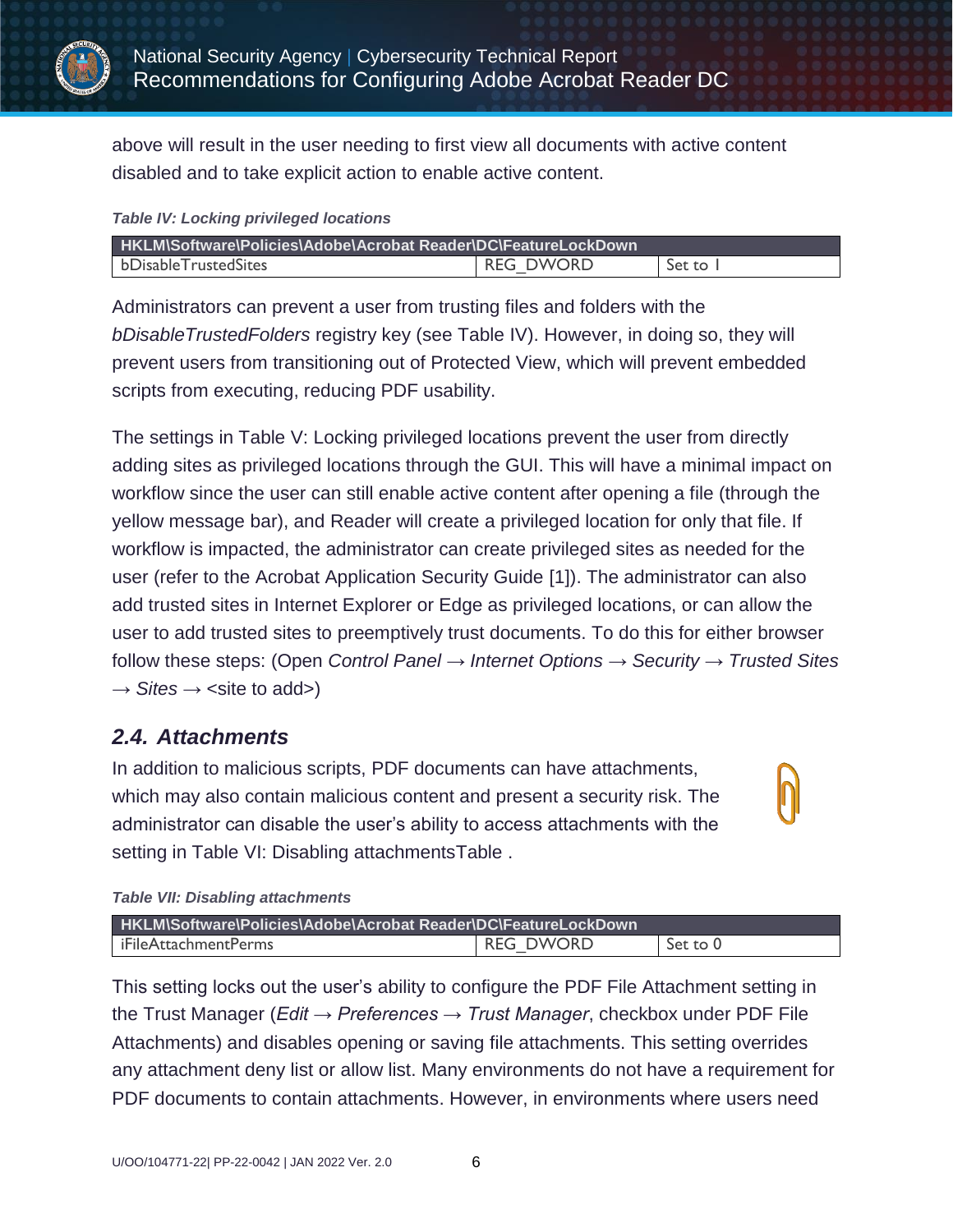

collaborative document sharing capabilities via Reader, this setting would interrupt workflows.

A less restrictive but manageable approach is to set *iFileAttachmentPerms* to `0` and to allow only certain types of attachments. Reader allows the administrator to deny/allow specific attachment types and to automatically deny unlisted types. When using a deny list/allow list mechanism, the recommended approach is to block everything and allow only approved exceptions. To do this in Reader, disable unlisted attachment types with *iUnlistedAttachmentTypePerm* and then enable only those that are safe or needed with *tBuiltInPermList*. [Table VIII:](#page-10-1) shows the necessary settings.

#### <span id="page-10-1"></span>*Table VIII: Adding attachment types to the allow list*

| HKLM\Software\Policies\Adobe\Acrobat Reader\DC\FeatureLockDown |                  |          |  |
|----------------------------------------------------------------|------------------|----------|--|
| iFileAttachmentPerms                                           | <b>REG DWORD</b> | Set to 0 |  |

| HKLM\Software\Policies\Adobe\Acrobat Reader\DC\FeatureLockDown\<br>cDefaultLaunchAttachmentPerms |                  |          |  |  |
|--------------------------------------------------------------------------------------------------|------------------|----------|--|--|
| iUnlistedAttachmentTypePerm                                                                      | <b>REG DWORD</b> | Set to 3 |  |  |
| tBuiltInPermList<br>Version: I   <extension>: &lt; 0-3&gt; <br/>REG SZ</extension>               |                  |          |  |  |

For example, to allow *.docx* files and block *.exe* files the administrator would set *tBuiltInPermList* to the string *Version:1|.docx:2|.exe:3| etc*. The user will not be allowed to launch any .exe files and will be prompted for .*docx* files and given a choice to allow just that file, enable that extension always, or disable that extension always. As long as *iUnlistedAttachmentTypePerm* is set to `3`, any attachment type not listed in *tBuiltInPermList* will not launch.

Reader is installed with a default list of extensions that an administrator can customize in the registry or the Adobe Customization Wizard. The default list blocks common executable content, such as *.exe* and *.bat* files.

### <span id="page-10-0"></span>**3. Tailored settings**

Because the following settings can impact workflow and productivity, adjustments to them should be tailored to the specific security needs of the environment. Administrators that need to configure these specialized settings in order to preemptively trust or control certain documents should consult the most recent Adobe guidance for those settings.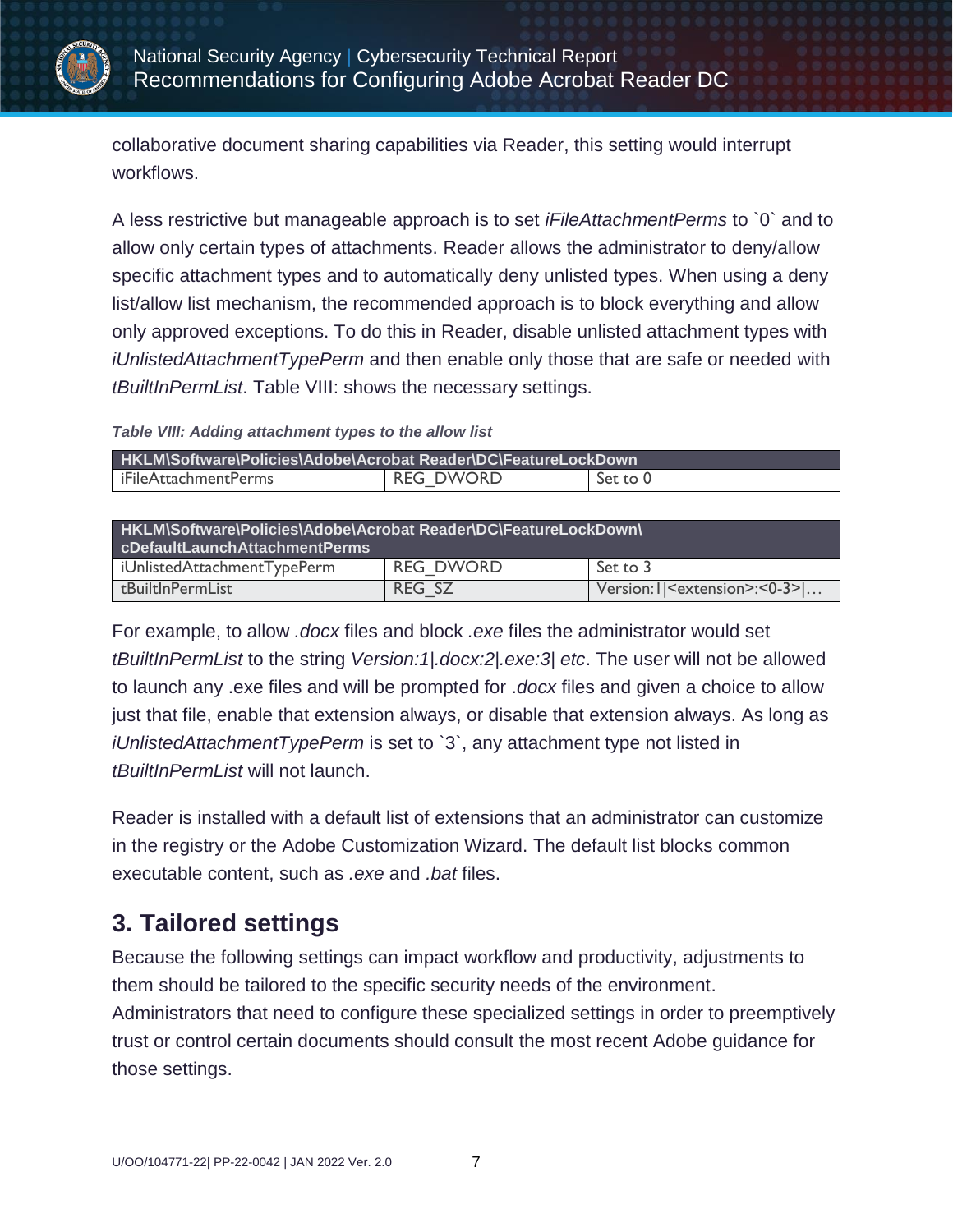

### <span id="page-11-0"></span>*3.1. Internet access from a document via hyperlink*

PDF documents can contain hyperlinks to files or web sites that could lead a user to malicious content. By default, Reader cannot open hyperlinks in documents, but the user can change these settings through the GUI (*Edit →* 



*Preferences → Trust Manager*, button labeled "Change Settings" in the Internet Access section). The user can allow PDF files to access all web sites, block all access to websites, or create a custom list of websites to allow or block. The administrator can prevent the user from changing settings created by the administrator by using the *FeatureLockDown* key as in Table IX: Restricting hyperlinks, and, if desired, can block all access to hyperlinks from within a document.

#### <span id="page-11-2"></span>*Table X: Restricting hyperlinks*

| HKCU\Software\Adobe\Acrobat Reader\DC\TrustManager\cDefaultLaunchURLPerms |                  |                                                                                                                     |  |
|---------------------------------------------------------------------------|------------------|---------------------------------------------------------------------------------------------------------------------|--|
| iURLPerms                                                                 | <b>REG DWORD</b> | Set to 1                                                                                                            |  |
| tBuiltInPermList                                                          | REG SZ           | version: $1$   $\le$ site $>$ : $\lt$ $1$ - $3$ $>$  <br>(I is always ask; 2 is always allow,<br>3 is always block) |  |

| HKLM\Software\Policies\Adobe\Acrobat<br>Reader\DC\FeatureLockDown\cDefaultLaunchURLPerms |  |  |  |
|------------------------------------------------------------------------------------------|--|--|--|
| <b>REG DWORD</b><br>Set to 3 (block all unlisted sites)<br>iUnknownURLPerms              |  |  |  |

NSA recommends to set *iURLPerms* to `1` which will prevent the user from following hyperlinks within a PDF document. In some cases, when it is desirable to allow a known set of trusted URLs, the *iURLPerms* key can be removed after *iUnknownURLPerms* is set to `3` and *tHostPerms* is set to a list of trusted URLs.

### <span id="page-11-1"></span>*3.2. JavaScript*

JavaScript extends the functionality of PDF documents, allowing for decision-driven content that greatly enhances the user experience. JavaScript is commonly used in electronic forms for recipients to



complete, sign, and return documents electronically. Because JavaScript usage in PDFs is becoming more frequent, NSA recommends that administrators **not** change the default setting for Reader that allows JavaScript. Protected Mode and Enhanced security, as previously described, will help mitigate some of the security concerns due to allowing JavaScript within PDFs.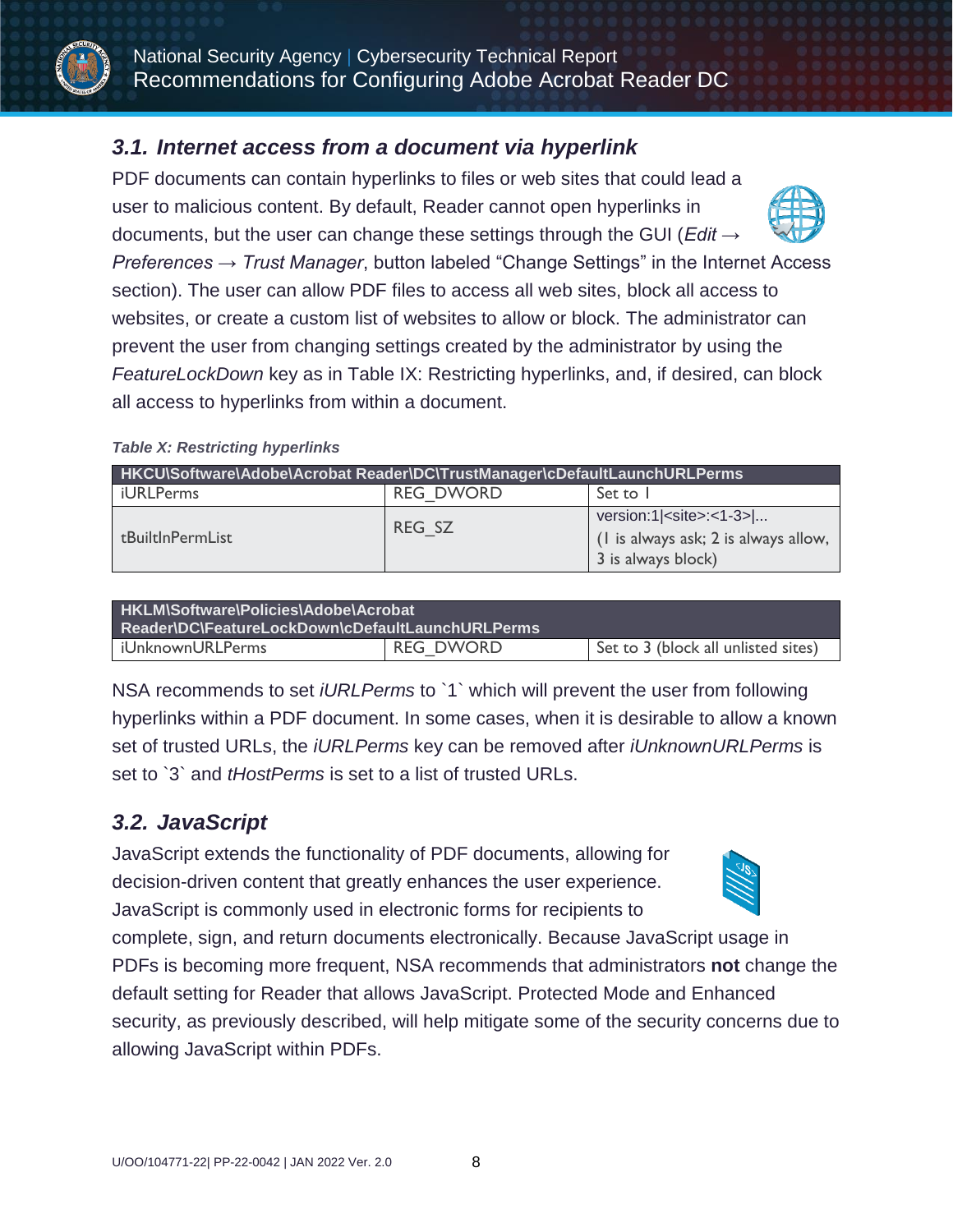

Historically, JavaScript has been a frequent attack vector. Therefore, some administrators may opt for a more secure environment at the cost of usability. For such environments where JavaScript must be disabled, the recommended configuration is to:

- Set Protected Mode, Protected View, AppContainer, and Enhanced Security as Table XI: Configuring enhanced security, Protected Mode, Protected View, and AppContainer suggests,
- Lock the privileged location settings as suggested in Table XII: Locking privileged locations, and
- Disable JavaScript and establish trusted locations for particular documents or locations where JavaScript is required for usability as shown in Table XIII: Disabling JavaScript and enabling trusted locations.

With this configuration, the user will not be able to execute JavaScript in any PDF file outside of trusted locations and will not be able to change the setting through the Reader GUI. The administrator can add particular files, directories, drives, or hosts as trusted locations that will bypass the JavaScript restrictions. This approach gives the administrator the ability to allow JavaScript functionality for particular files or locations, but greatly restricts the user's ability to exempt documents with JavaScript from the security mechanisms.

|                    |  | HKLM\Software\Policies\Adobe\Acrobat Reader\DC\FeatureLockDown |            |
|--------------------|--|----------------------------------------------------------------|------------|
| bDisable avaScript |  | <b>REG DWORD</b>                                               | - Set to T |

<span id="page-12-0"></span>*Table XIV: Disabling JavaScript and enabling trusted locations*

**HKLM\Software\Policies\Adobe\Acrobat Reader\DC\FeatureLockDown\<cTrustedFolders or cTrustedSites>\cAlwaysTrustedForJavaScript**  $\langle \text{tid} \rangle$  (such as t43 or t#)  $\langle REG, SZ \rangle$  Valid path to a file, directory or host

In an environment where the user needs access to many documents that contain JavaScript, the administrator may spend significant time updating the trusted locations. There is always a tradeoff between risk and functionality, and sometimes the most secure settings prevent necessary functionality.

An administrator has an even more granular level of control with the ability to create allow lists and deny lists for particular JavaScript APIs. Generally, this requires significant administrative investment and is not a scalable or manageable solution. It is practical only for installations where there is a specific need for this level of granularity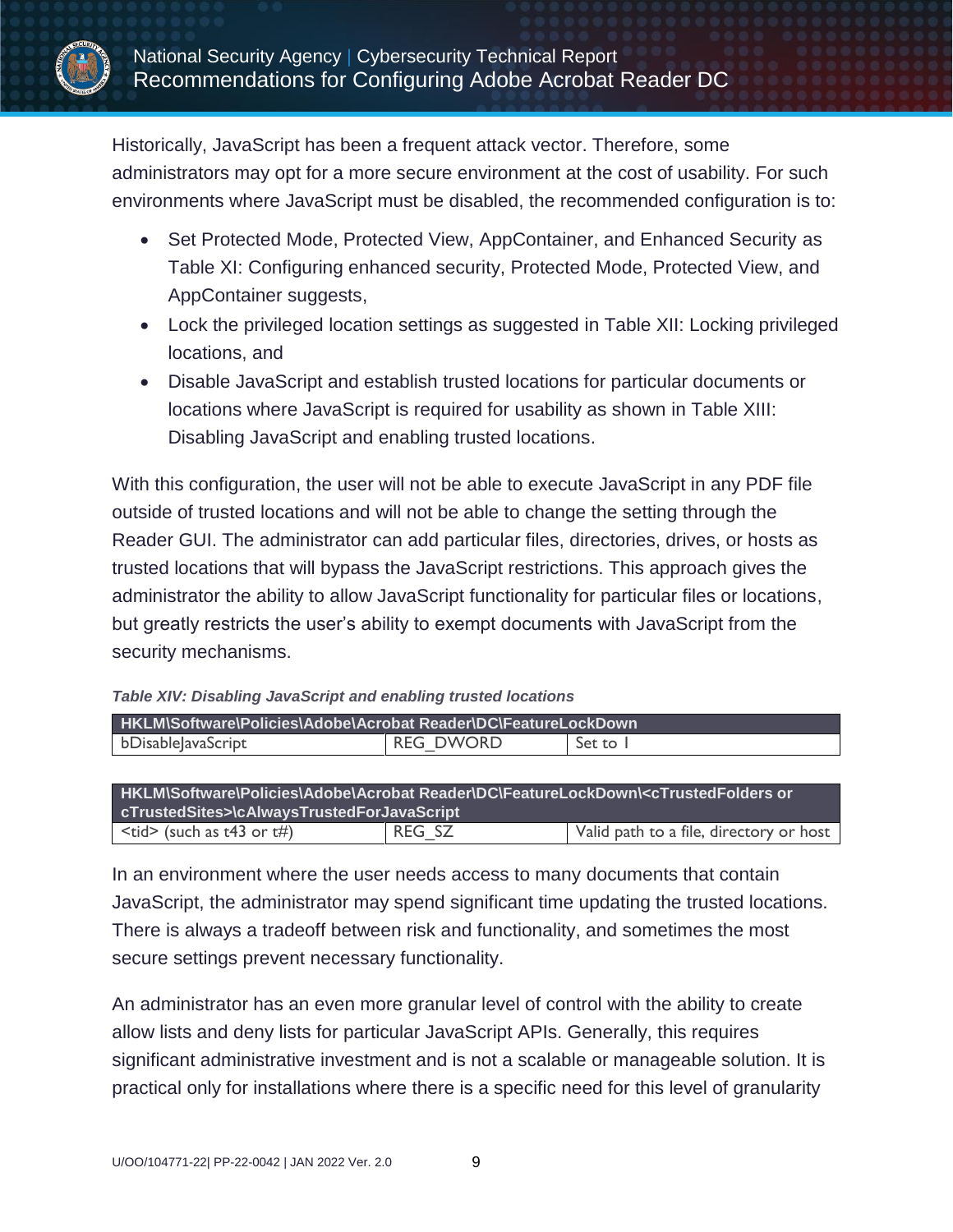

beyond the basic recommendations (refer to the Acrobat Application Security Guide for more information on using this feature).

### <span id="page-13-0"></span>*3.3. Internet access from the Reader application*

Reader includes features to enable access to online services such as Adobe.com, Office 365<sup>®</sup>, SharePoint<sup>®</sup>, and webmail. Administrators in some environments may need to disable the user's ability to store or



Reader allows the user to configure a webmail or Outlook account to send an open PDF document as an attachment. Outlook must be configured by the administrator on the local machine. If Outlook is not configured, the user cannot use it from within Reader. Webmail access would allow the user to bypass the need for Outlook and go to a webmail solution.

Some installations will need to block access to webmail. NSA recommends that administrators configure Reader to use Outlook and to block webmail functionality. Doing this will prevent users from inadvertently sending documents via non-official servers. If there is a requirement that users have access to the webmail feature in Reader, administrators should ensure that users are trained to use only official or accredited webmail servers.

<span id="page-13-1"></span>

| HKLM\Software\Policies\Adobe\Acrobat Reader\DC\FeatureLockDown\cSharePoint |                  |                                     |  |  |  |
|----------------------------------------------------------------------------|------------------|-------------------------------------|--|--|--|
| bDisableSharePointFeatures                                                 | <b>REG DWORD</b> | Set to I (also disables Office 365) |  |  |  |

**HKLM\Software\Policies\Adobe\Acrobat Reader\DC\FeatureLockDown\cCloud** bDisableADCFileStore | REG\_DWORD | Set to 1

**HKLM\Software\Policies\Adobe\Acrobat Reader\DC\FeatureLockDown\cWebmailProfiles** bDisableWebmail REG\_DWORD Set to 1

Currently, Reader requires the system administrator to apply updates; users cannot update Reader and do not need to see the update notifications. Disabling the automatic update feature for users will prevent Reader from prompting users but will not impact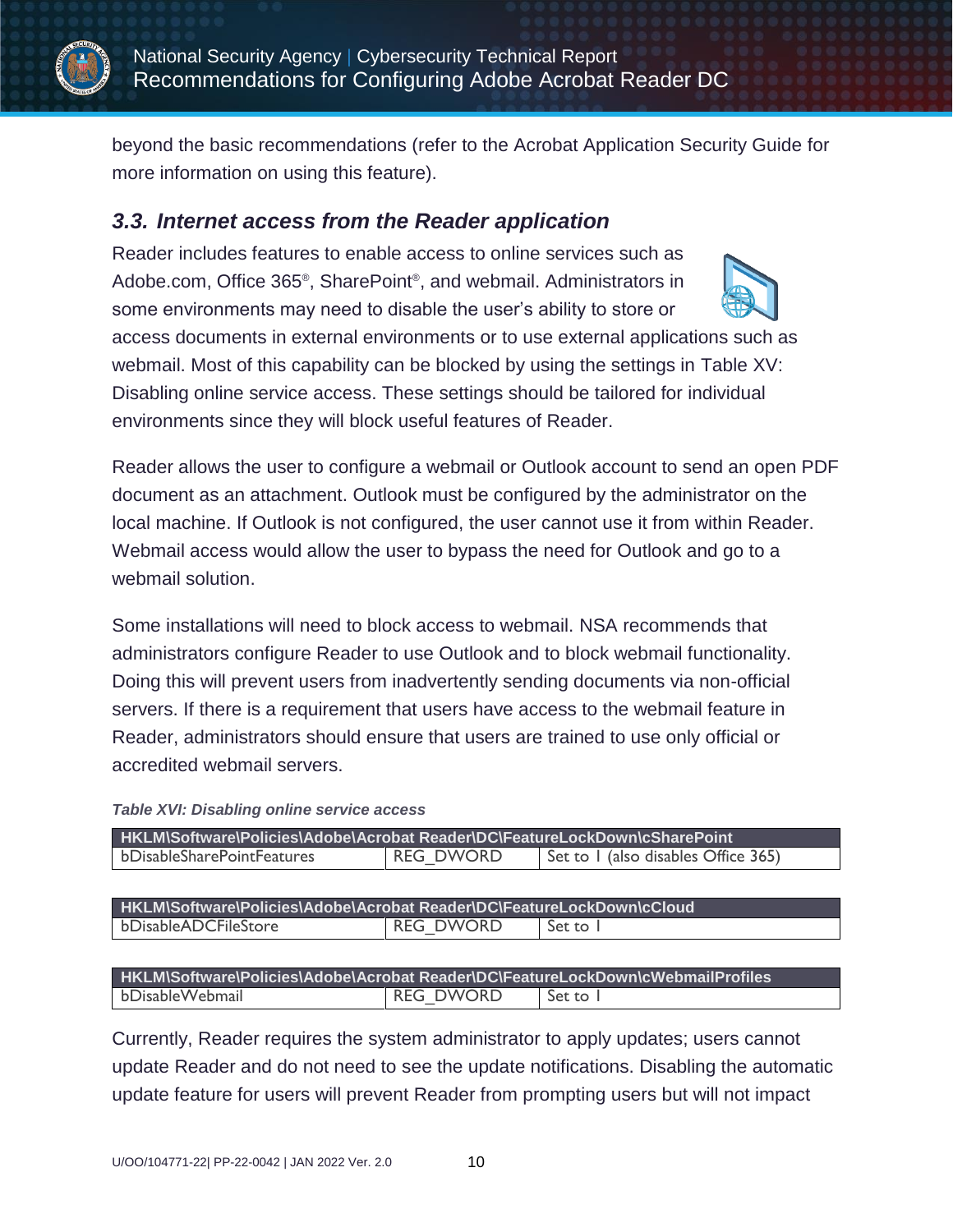

updates to the product by administrators. Administrators should always promptly deploy Acrobat updates via the enterprise's normal software installation procedure.

<span id="page-14-1"></span>

|  |  |  |  |  | Table XVII: Disabling Internet access by the application |
|--|--|--|--|--|----------------------------------------------------------|
|--|--|--|--|--|----------------------------------------------------------|

| HKLM\Software\Policies\Adobe\Acrobat Reader\DC\FeatureLockDown |                  |                                             |  |  |  |
|----------------------------------------------------------------|------------------|---------------------------------------------|--|--|--|
| bUpdater                                                       | REG DWORD        | Set to 0 (disable prompting for updates)    |  |  |  |
| bUsageMeasurement                                              | <b>REG DWORD</b> | Set to 0 (disable sending usage statistics) |  |  |  |

### <span id="page-14-0"></span>*3.4. Document Cloud interaction*

The "Document Cloud" is a document repository that can be used by Reader to store files and data on Adobe-controlled servers. As with any cloud-based service, it is important to consider the implications of



storing data outside of the local network. Federal data should not be stored in a commercial cloud without authorization from the organization and accreditation through the Federal Risk and Authorization Management Program (FedRAMP). Adobe has several products that are FedRAMP Authorized, one being the Adobe Document Cloud  $[1][2]$ .

Reader includes several features that use cloud storage. Some of which do so without explicit user notification. Reader can be configured to prevent interaction with the Document Cloud. Unless there is a specific need for cloud integration, Reader should be configured to prevent each of these types of interaction as shown in Table XVIII: Disabling Document Cloud services. If one or more cloud services remain enabled, Reader users will have the ability to sign in to the document cloud, allowing the transmission of unspecified data to Adobe.

| HKLM\Software\Policies\Adobe\Acrobat Reader\DC\FeatureLockDown\cServices |                  |          |  |  |  |
|--------------------------------------------------------------------------|------------------|----------|--|--|--|
| bUpdater                                                                 | <b>REG DWORD</b> | Set to 0 |  |  |  |
| bToggleAdobeDocumentServices                                             | <b>REG DWORD</b> | Set to 1 |  |  |  |
| bToggleAdobeSign                                                         | <b>REG DWORD</b> | Set to 1 |  |  |  |
| bTogglePrefSync                                                          | <b>REG DWORD</b> | Set to 1 |  |  |  |
| bToggleWebConnectors                                                     | <b>REG DWORD</b> | Set to I |  |  |  |

#### <span id="page-14-2"></span>*Table XIX: Disabling Document Cloud services*

| HKLM\Software\Policies\Adobe\Acrobat Reader\DC\FeatureLockDown\cCloud |           |          |  |  |
|-----------------------------------------------------------------------|-----------|----------|--|--|
| bAdobeSendPluginToggle                                                | REG DWORD | Set to I |  |  |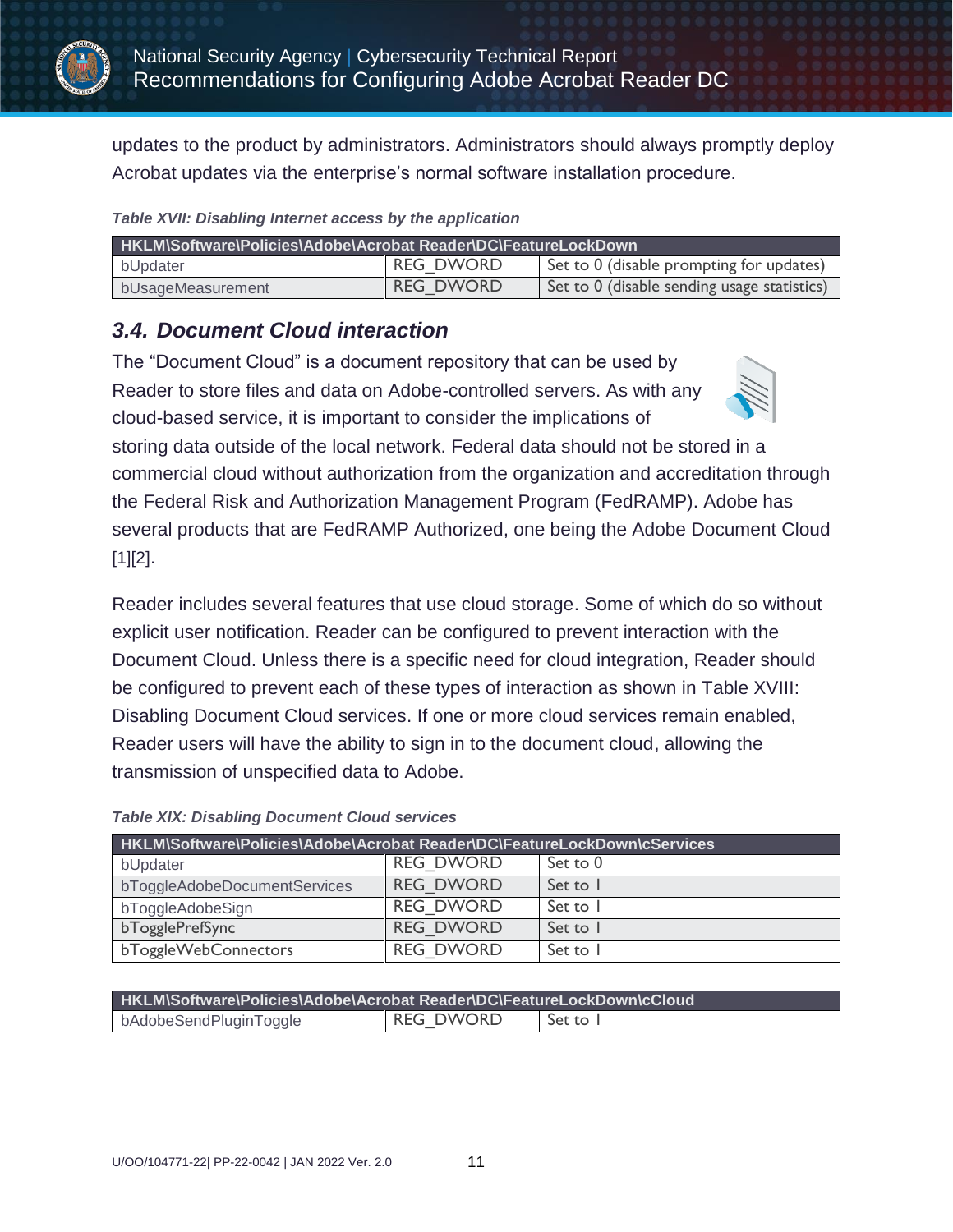

### <span id="page-15-0"></span>*3.5. Other settings*

Reader allows the user to change the default PDF handler, including changing it to a prior version that is still installed on the system that may not have protected mode or protected view enabled. The administrator should disable this feature, as shown in Table XX: Other registry settings, so that the user must use the version with the correct security settings.

Even though Reader stopped supporting Flash® within its product, a user could render the content if a Flash Player is already in place on the system. Since Flash and 3D content have previously been attack vectors, the administrator may want to disable those features as well. Protected mode should mitigate most Flash and 3D content attacks, but if this type of content is not needed, it should be disabled. The administrator should decide based on the needs of the particular environment.

Reader includes several links to subscription-required "upsell" tools by default. Upsell tools extend the functionality of Reader by providing additional functionality like editing PDFs and embedding rich media. NSA has not researched the security of these upsell features but recommends administrators disable them unless there is a need for the features within the organization. In most cases, disabling the features will have no impact on workflow.

| <b>HKLM\Software\Policies\Adobe\Acrobat Reader\DC\FeatureLockDown</b> |                  |          |  |  |  |
|-----------------------------------------------------------------------|------------------|----------|--|--|--|
| bDisablePDFHandlerSwitching                                           | <b>REG DWORD</b> | Set to 1 |  |  |  |
| bEnableFlash                                                          | <b>REG DWORD</b> | Set to 0 |  |  |  |
| bEnable3D                                                             | <b>REG DWORD</b> | Set to 0 |  |  |  |
| bAcroSuppressUpsell                                                   | <b>REG DWORD</b> | Set to 1 |  |  |  |

#### <span id="page-15-2"></span>*Table XXI: Other registry settings*

## <span id="page-15-1"></span>**4. Adobe's Customization Wizard and Group Policy**

Adobe supplies a Customization Wizard to assist the administrator in deploying Reader across the network. Using the Customization Wizard, the administrator configures the application once, and installs Reader with the same settings on every machine [\[3\]](#page-17-2).



Many of the registry settings recommended in this configuration guide can be configured with various checkbox settings in the Customization Wizard, but not all. Those that are not directly configured through a specific checkbox in the Customization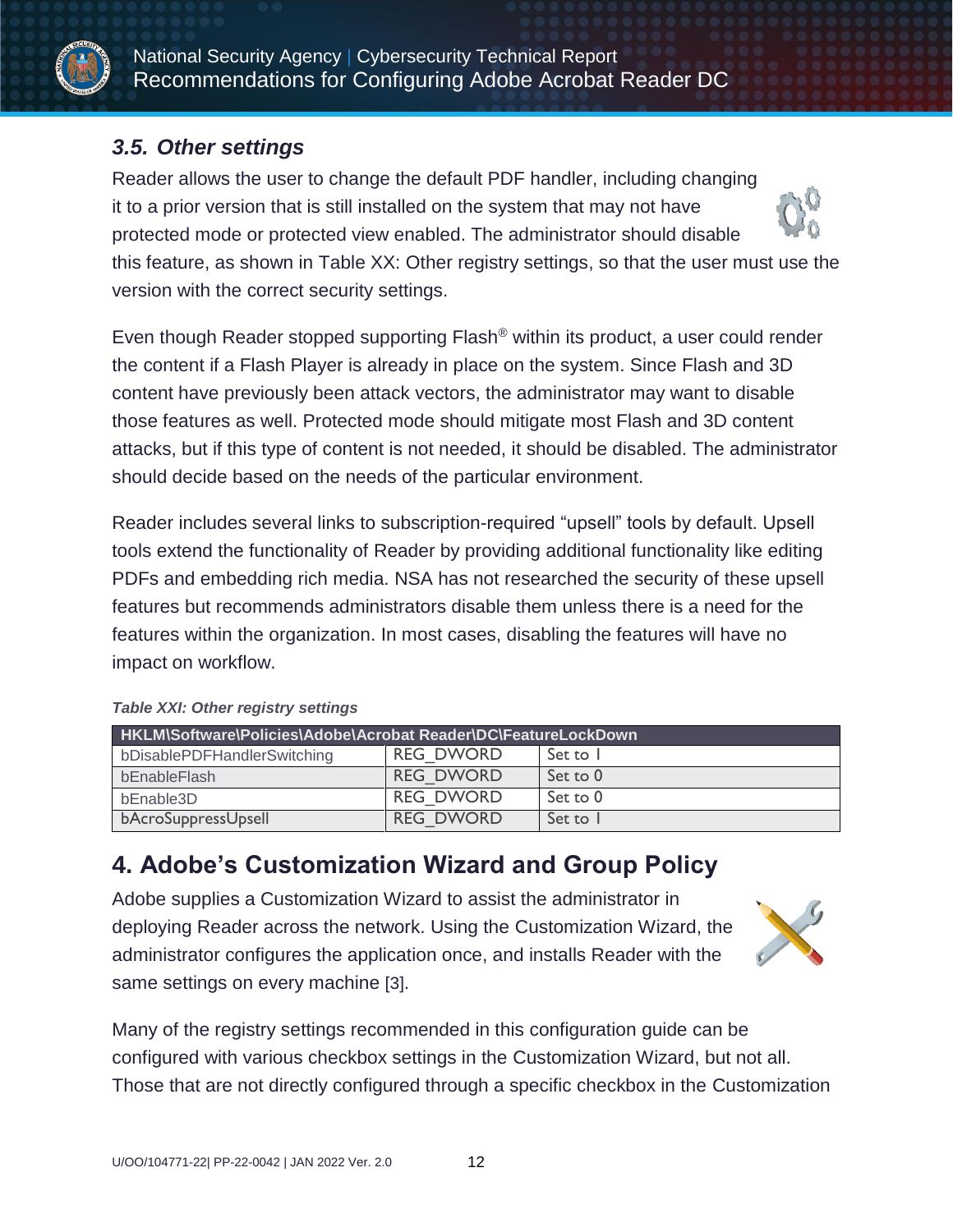

National Security Agency | Cybersecurity Technical Report Recommendations for Configuring Adobe Acrobat Reader DC

Wizard can still be configured with the Customization Wizard tool in the registry settings area. [Appendix: Configuring Settings for Adobe's Acrobat Reader DC](#page-18-0) lists all of the settings from tables 1 through 10 and which section of the Customization Wizard includes those keys. How to use the Customization Wizard to install Reader is beyond the scope of this configuration guide. See the "Adobe Customization Wizard DC for Windows" document for more information, currently at [https://www.adobe.com/devnet](https://www.adobe.com/devnet-docs/acrobatetk/tools/Wizard/)[docs/acrobatetk/tools/Wizard/.](https://www.adobe.com/devnet-docs/acrobatetk/tools/Wizard/)

If the administrator does not want to use the Customization Wizard, a Group Policy can be created to push all desired registry settings across the network. Establishing and deploying a Group Policy is beyond the scope of this configuration guide. However, additional help can be found in the Adobe Application Security Guide. General guidance on deploying Group Policies can be found on Microsoft's support website.

### <span id="page-16-0"></span>**5. Removing previous versions of Adobe Reader**

When upgrading Reader, most users will no longer require or use previous versions. In these cases, the best practice is to remove any previous versions before installing Reader. Removing previous versions will prevent users from opening PDF documents with unmaintained software. Adobe's Customization Wizard allows removal of previous versions via a checkbox titled "Remove all versions of Reader" under the "Installation Options".

### <span id="page-16-1"></span>**6. Conclusion**

PDFs are commonly exploited by malicious cyber actors. Many security features discussed in this configuration guide can be used to help prevent common attack vectors. Most typical environments can use the [Appendix: Configuring Settings for](#page-18-0)  [Adobe Acrobat Reader DC](#page-18-0) as a quick guide to configure Adobe Customization Wizard securely. All administrators should understand the implications of Adobe Reader features and how to lock down the features for secure use of Reader by users of their organization.▪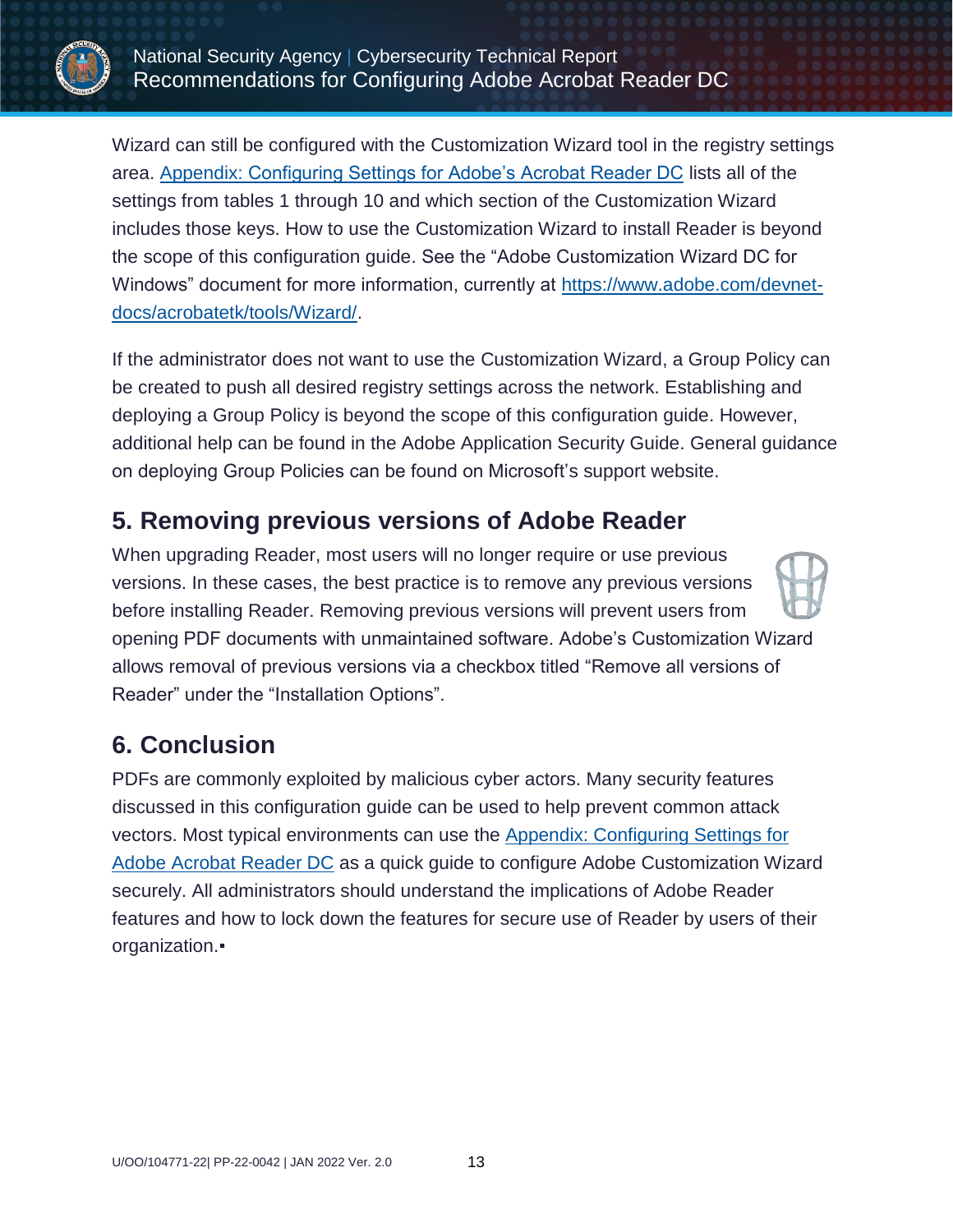

### <span id="page-17-0"></span>**Works cited**

<span id="page-17-1"></span>[1] Adobe, Inc., "Acrobat Application Security Guide," 08 June 2021. [Online]. Available: https://www.adobe.com/devnet-docs/acrobatetk/tools/AppSec/index.html.

[2] Adobe, Inc., "Enterprise Toolkit for Acrobat Products," 2019. [Online]. Available: https://www.adobe.com/devnet-docs/acrobatetk.

<span id="page-17-2"></span>[3] Adobe, Inc., "Acrobat DC Customization Wizard DC for Windows," 08 June 2021. [Online]. Available: https://www.adobe.com/devnet-docs/acrobatetk/tools/Wizard/.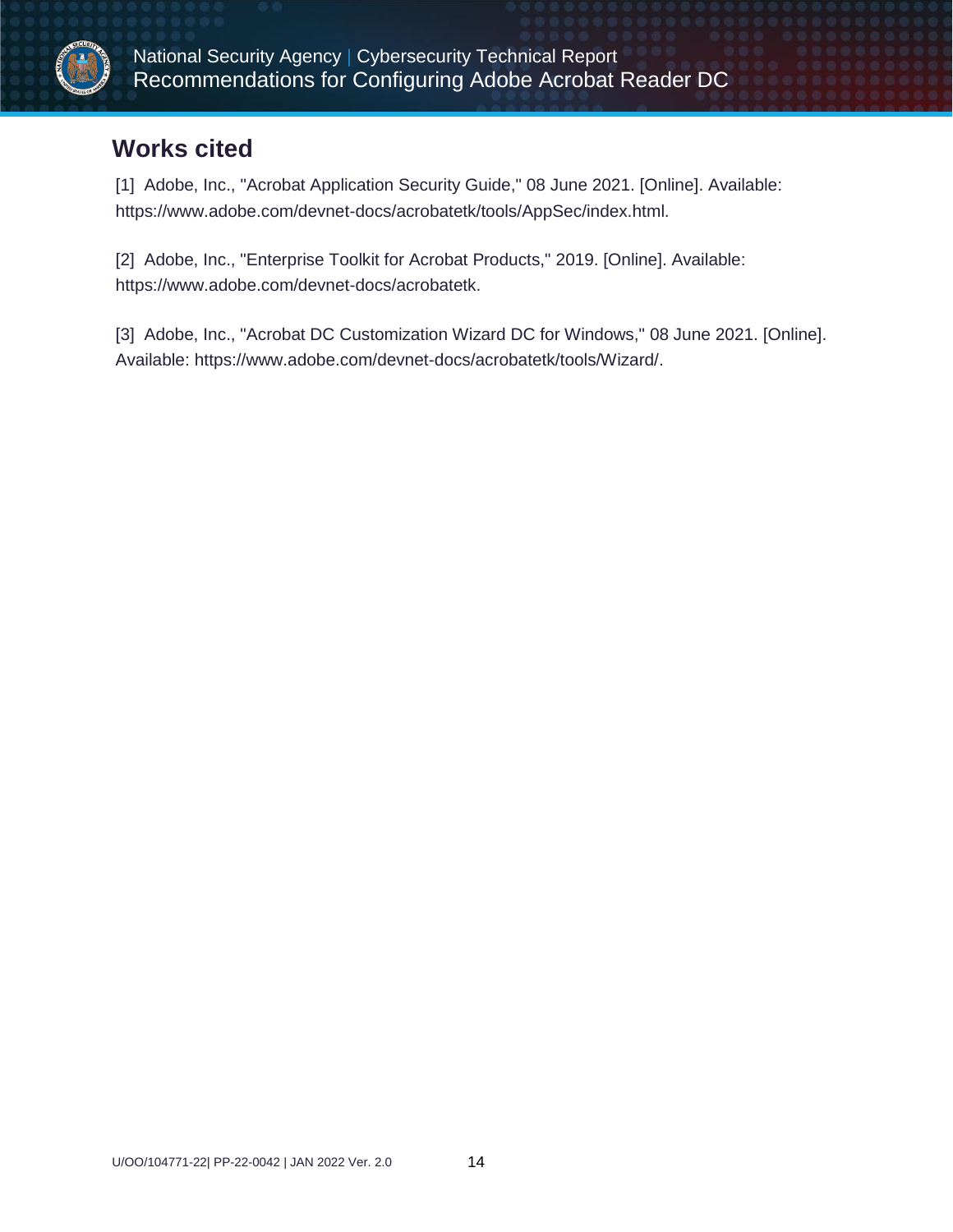

### **Appendix: Configuring Settings for Adobe's Acrobat Reader DC**

<span id="page-18-0"></span>

| <b>Registry Key</b>                                            | Data Type                                                                                    | Recommended<br>Value                                   | <b>Customization</b><br><b>Wizard</b>  | <b>Applies</b>                                                                                                                  | <b>Default</b><br>Value | <b>STIG</b><br>ID |  |  |  |
|----------------------------------------------------------------|----------------------------------------------------------------------------------------------|--------------------------------------------------------|----------------------------------------|---------------------------------------------------------------------------------------------------------------------------------|-------------------------|-------------------|--|--|--|
| HKLM\Software\Policies\Adobe\Acrobat Reader\DC\FeatureLockDown |                                                                                              |                                                        |                                        |                                                                                                                                 |                         |                   |  |  |  |
| bEnhancedSecurityStandalone                                    | <b>REG DWORD</b>                                                                             | Set to I                                               | Security                               | Always                                                                                                                          | 0                       | 64929             |  |  |  |
| bEnhancedSecurityInBrowser                                     | <b>REG DWORD</b>                                                                             | Set to I                                               | Security                               | Always                                                                                                                          | 0                       | 64955             |  |  |  |
| bProtectedMode                                                 | <b>REG DWORD</b>                                                                             | Set to I                                               | Registry                               | Always                                                                                                                          |                         | 64953             |  |  |  |
| <i>iProtectedView</i>                                          | <b>REG DWORD</b>                                                                             | Set to 2                                               | Registry                               | Always                                                                                                                          | 0                       | 64951             |  |  |  |
| bEnableProtectedModeAppC<br>ontainer                           | <b>REG DWORD</b>                                                                             | Set to I                                               | Security                               | Always                                                                                                                          | $\Omega$                | N/A               |  |  |  |
| bDisableTrustedSites                                           | <b>REG DWORD</b>                                                                             | Set to 1                                               | Security                               | Always (admin may configure<br>trusted sites)                                                                                   | null [0]                | 65677             |  |  |  |
| <i>iFileAttachmentPerms</i>                                    | <b>REG DWORD</b>                                                                             | Set to I                                               | File<br>Attachments                    | Always (may relax to 0 if using<br>iUnlistedAttachmentTypePerm)                                                                 | $\mathbf{0}$            | 64923             |  |  |  |
| bDisablePDFHandlerSwitchin<br>g                                | <b>REG DWORD</b>                                                                             | Set to 1                                               | Registry                               | Always                                                                                                                          | null [0]                | 64919             |  |  |  |
| bEnableFlash                                                   | <b>REG DWORD</b>                                                                             | Set to 0                                               | Registry                               | Unless required to allow PDFs<br>using Flash                                                                                    | $\mathbf{0}$            | 64925             |  |  |  |
| bEnable3D                                                      | <b>REG DWORD</b>                                                                             | Set to 0                                               | Registry                               | Unless required to allow PDFs<br>using 3D                                                                                       | 0                       | N/A               |  |  |  |
| bUpdater                                                       | <b>REG DWORD</b>                                                                             | Set to 0                                               | <b>Online Services</b><br>and Features | Unless end-users manage their<br>own updates                                                                                    |                         | N/A               |  |  |  |
|                                                                |                                                                                              |                                                        |                                        | HKLM\Software\Policies\Adobe\Acrobat Reader\DC\FeatureLockDown\ <ctrustedfolders>\cAlwaysTrustedForJavaScript</ctrustedfolders> |                         |                   |  |  |  |
| $<$ tid> (such as t43 or t#)                                   | REG SZ                                                                                       | Valid path to a<br>file or directory<br>as appropriate | Security                               | When PDFs from specific<br>directories should be trusted                                                                        | Null                    | N/A               |  |  |  |
|                                                                |                                                                                              |                                                        |                                        | HKLM\Software\Policies\Adobe\Acrobat Reader\DC\FeatureLockDown\ <ctrustedsites>\cAlwaysTrustedForJavaScript</ctrustedsites>     |                         |                   |  |  |  |
| $<$ tid> (such as t43 or t#)                                   | REG_SZ                                                                                       | Valid path to<br>host as<br>appropriate                | Security                               | When PDFs from specific hosts<br>should be trusted                                                                              | Null                    | N/A               |  |  |  |
|                                                                | HKLM\Software\Policies\Adobe\Acrobat Reader\DC\FeatureLockDown\cDefaultLaunchAttachmentPerms |                                                        |                                        |                                                                                                                                 |                         |                   |  |  |  |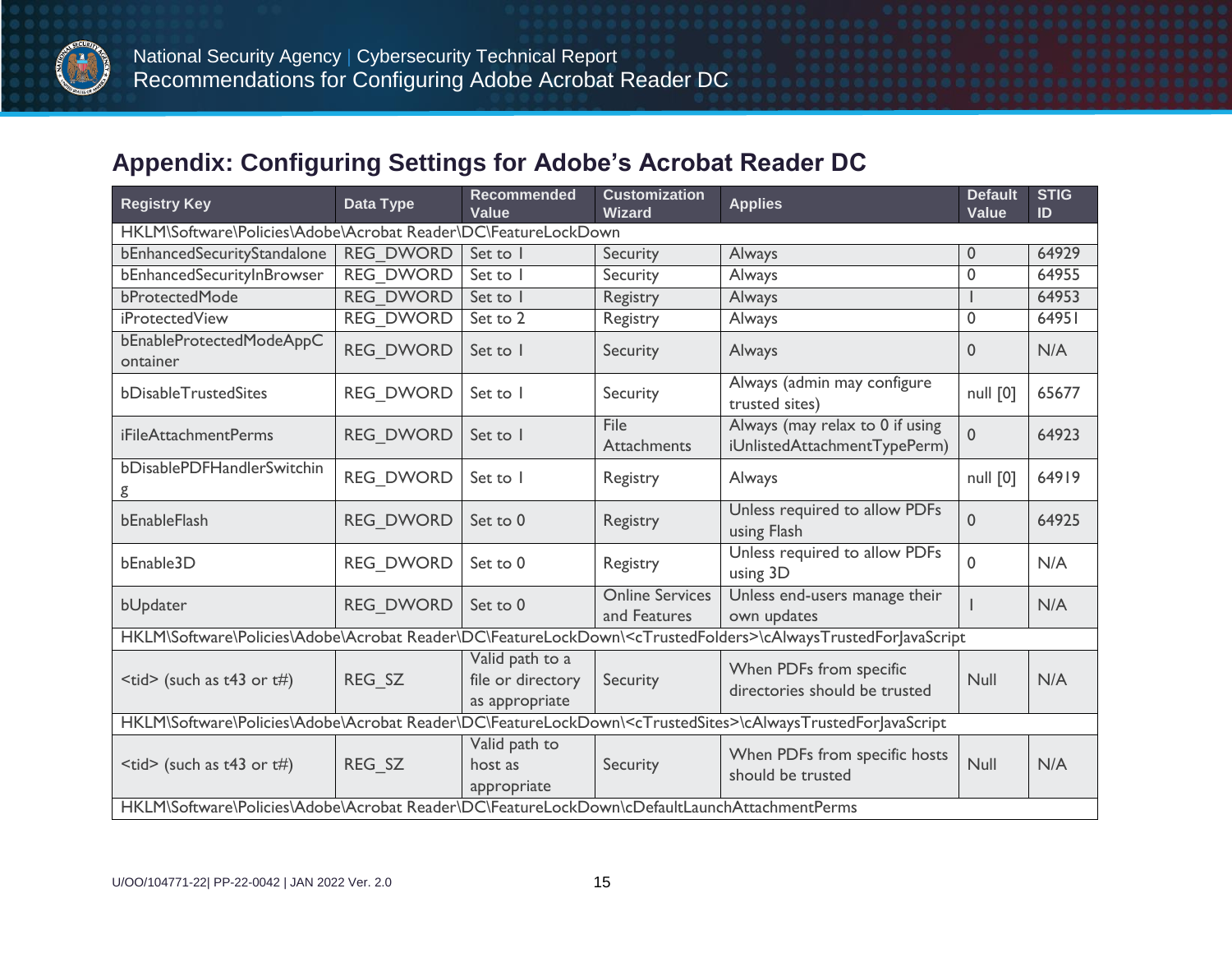

| <b>Registry Key</b>                                                                   | Data Type        | <b>Recommended</b><br><b>Value</b>                                                                   | <b>Customization</b><br>Wizard         | <b>Applies</b>                                              | <b>Default</b><br><b>Value</b> | <b>STIG</b><br>ID |
|---------------------------------------------------------------------------------------|------------------|------------------------------------------------------------------------------------------------------|----------------------------------------|-------------------------------------------------------------|--------------------------------|-------------------|
| iUnlistedAttachmentTypePer<br>m                                                       | <b>REG DWORD</b> | Set to 3                                                                                             | File<br>Attachments                    | When specific PDFs need to<br>open external apps            |                                | N/A               |
| tBuiltlnPermList                                                                      | REG SZ           | Default                                                                                              | File<br>Attachments                    | When specific PDFs need to<br>open external apps            | Default                        | N/A               |
| HKCU\Software\Policies\Adobe\Acrobat Reader\DC\TrustManager\cDefaultLaunchURLPerms    |                  |                                                                                                      |                                        |                                                             |                                |                   |
| <b>iURLPerms</b>                                                                      | <b>REG DWORD</b> | Set to                                                                                               | Registry                               | Always                                                      |                                | N/A               |
| tHostPerms                                                                            | REG SZ           | version: I   < site>:<br>$ 1-3 $<br>(I is always ask;<br>2 is always<br>allow, 3 is<br>always block) | Registry                               | When specific PDFs need to be<br>open URLs without a prompt | <b>Null</b>                    | N/A               |
| HKLM\Software\Policies\Adobe\Acrobat Reader\DC\FeatureLockDown\cDefaultLaunchURLPerms |                  |                                                                                                      |                                        |                                                             |                                |                   |
| <b>iUnknownURLPerms</b>                                                               | <b>REG DWORD</b> | Set to 3                                                                                             | Registry                               | Always                                                      |                                | 65667             |
| HKLM\Software\Policies\Adobe\Acrobat Reader\DC\FeatureLockDown\cSharePoint            |                  |                                                                                                      |                                        |                                                             |                                |                   |
| bDisableSharePointFeatures                                                            | <b>REG DWORD</b> | Set to I                                                                                             | Registry                               | Unless SharePoint integration is<br>required                | Null<br>[0]                    | 65675             |
| HKLM\Software\Policies\Adobe\Acrobat Reader\DC\FeatureLockDown\cWebmailProfiles       |                  |                                                                                                      |                                        |                                                             |                                |                   |
| bDisableWebmail                                                                       | <b>REG DWORD</b> | Set to 1                                                                                             | WebMail<br>Profiles                    | Unless end-users send PDFs via<br>Webmail (not Outlook)     | Null<br>[0]                    | 64945             |
| HKLM\Software\Policies\Adobe\Acrobat Reader\DC\FeatureLockDown\cServices              |                  |                                                                                                      |                                        |                                                             |                                |                   |
| bUpdater                                                                              | <b>REG DWORD</b> | Set to 0                                                                                             | <b>Online Services</b><br>and Features | Unless end-user requires cloud<br>storage                   |                                | 65670             |
| bToggleAdobeDocumentServ<br>ices                                                      | <b>REG DWORD</b> | Set to I                                                                                             | <b>Online Services</b><br>and Features | Unless end-user requires cloud<br>storage                   | null [0]                       | 64927             |
| bToggleAdobeSign                                                                      | <b>REG DWORD</b> | Set to I                                                                                             | <b>Online Services</b><br>and Features | Unless end-user requires cloud<br>storage                   | null [0]                       | 64933             |
| bTogglePrefSync                                                                       | <b>REG DWORD</b> | Set to 1                                                                                             | <b>Online Services</b><br>and Features | Unless end-user requires cloud<br>storage                   | null [0]                       | 64935             |
| bToggleWebConnectors                                                                  | <b>REG DWORD</b> | Set to 1                                                                                             | <b>Online Services</b><br>and Features | Unless end-user requires cloud<br>storage                   | null [0]                       | 64931             |